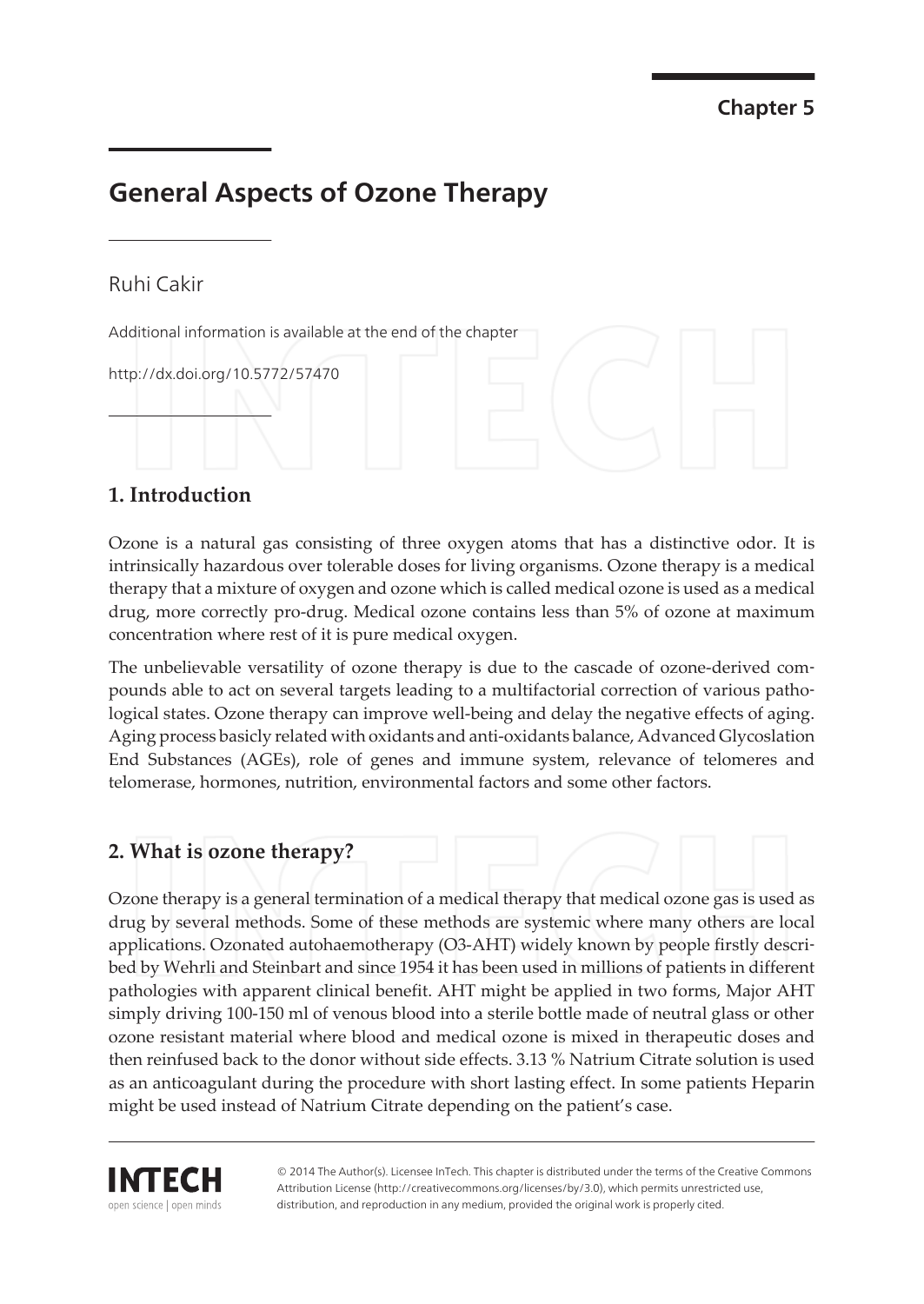

**Figure 1.** Schematic drawing of the components necessary to perform major autohematherapy

Minor AHT is very similar to major AHT method with a few differences, where 5-10 ml of blood is mixed with precise dose of medical ozone in a syringe and reinjected by intramuscular route to the donor that no anticoagulant is used. Rectal insufflation (RI) of medical ozone gas is another method of systemic ozone therapy that is applied on some cases if others methods cannot be done or this method is preferred over others due to diseases.

Ozone is normally present as gas made of three atoms of oxygen with a cyclic structure. The medical generator of ozone produces it from pure oxygen passing through a high voltage gradient (5-13 mV) according to the reaction.

$$
3O_2 + 68,400 \text{ cal} \rightarrow 2O_3 \tag{1}
$$

Ozone is 1.6 fold denser and 10-fold more soluble in water (49.0 mL in 100 mL water at 0\_C) than oxygen. Although ozone is not a radical molecule, it is the third most potent oxidant (E\_5 12.076 V) after fluorine and persulfate. Ozone is an unstable gas that cannot be stored and should be used at once because it has a half life of 40 min at 20\_C

#### **2.1. What is the behavior and fate of ozone after coming in contact with body fluids?**

The essential concepts to bear in mind are the following;

**a.** As any other gas, ozone dissolves physically in pure water according to Henry's Law in relation to temperature, pressure and ozone concentration. Only in this situation ozone does not react and in a tightly closed glass bottle, the ozonated water is useful as a disinfectant that remains active for a couple of days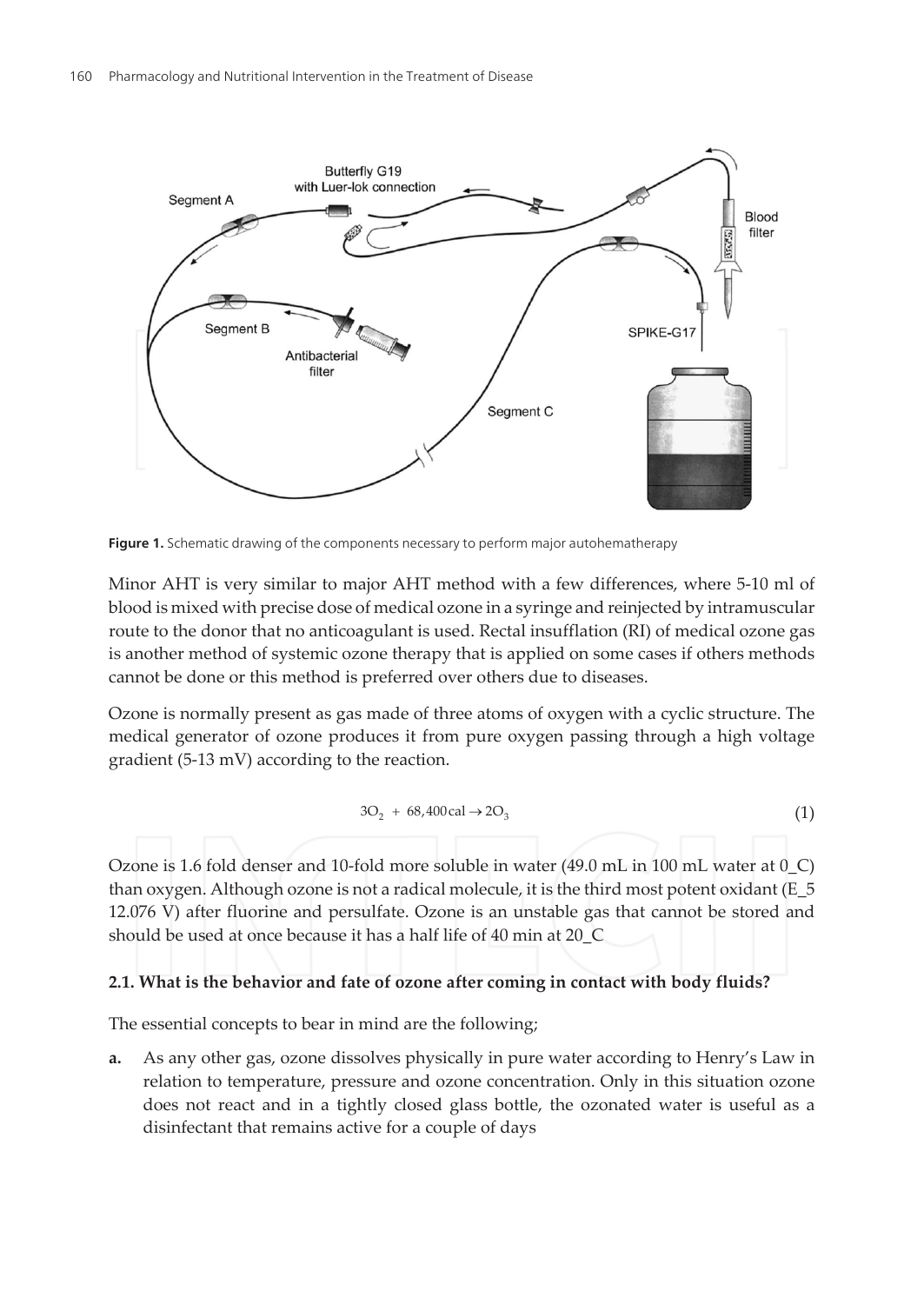**b.** On the other hand, at variance with oxygen, ozone reacts immediately as soon as it is dissolved in biological water (physiological saline, plasma, lymph, urine)

$$
O_3 + \text{biomolecules} \rightarrow O_2 + O,\tag{2}
$$

Where atomic oxygen behaves as a very reactive atom. Contrary to the incorrect belief that ozone penetrates through the skin and mucosae or enters into the cells, it is emphasized that, after the mentioned reaction, ozone does not exist any longer. In order of preference, ozone reacts with polyunsaturated fatty acids (PUFA), antioxidants such as ascorbic and uric acids, thiol compounds with-SH groups such as cysteine, reduced glutathione (GSH) and albumin. Depending upon the ozone dose, carbohydrates, enzymes, DNA and RNA can also be affected. All of these compounds act as electron donor and undergo oxidation.

**c.** The main reaction:

$$
R - CH = CH - R + O3 + H2O \rightarrow R - CH = O + R - CH = O + H2O2
$$
\n(3)

shows the simultaneous formation of one mole of hydrogen peroxide (included among reactive oxygen species, ROS) and of two moles of lipid oxidation products (LOPs) [12].

The fundamental ROS molecule is hydrogen peroxide, which is a non-radical oxidant able to act as an ozone Messenger responsible for eliciting several biological and therapeutic effects [13,14]. The concept that ROS are always harmful has been widely revised because, in physiological amounts, they act as regulators of signal transduction and represent important mediators of host defense and immune responses. Presence of traces of Fe++should be avoided because, in the presence of hydrogen peroxide, via the Fenton's reaction, they will catalyze the formation of the most reactive OH, (hydroxyl radical).

It is determined [15] that the formation of nitrogen monoxide (NO,) in human endothelial cells exposed to ozonated serum. Attention should be paid to the fact that an excess of ROS can lead to the formation of other toxic compounds such as peroxynitrite (O=NOO-) and hypochlorite anion (ClO-).

Although ROS have a lifetime of less than a second, they can damage crucial cell components and, therefore, their generation must be precisely calibrated to achieve a biological effect without any damage. This can be achieved by regulating the ozone dose (ozone concentration as mg/mL of gas per mL of blood in 1:1 ratio) against the antioxidant capacity of blood that can be measured and, if necessary, strengthened by oral administration of antioxidants before and throughout ozone therapy.

**d.** LOPs production follows peroxidation of PUFA present in the plasma: they are hetero‐ geneous and can be classified as lipoperoxides (LOO,), alkoxyl radicals (LO,), lipohydro‐ peroxides (LOOH), isoprostanes and alkenals, among which are 4-hydroxy-2,3 transnonenal (HNE) and malonyldialdehyde (MDA). Radicals and aldehydes are intrinsically toxic and must be generated in very low concentrations. They are in vitro far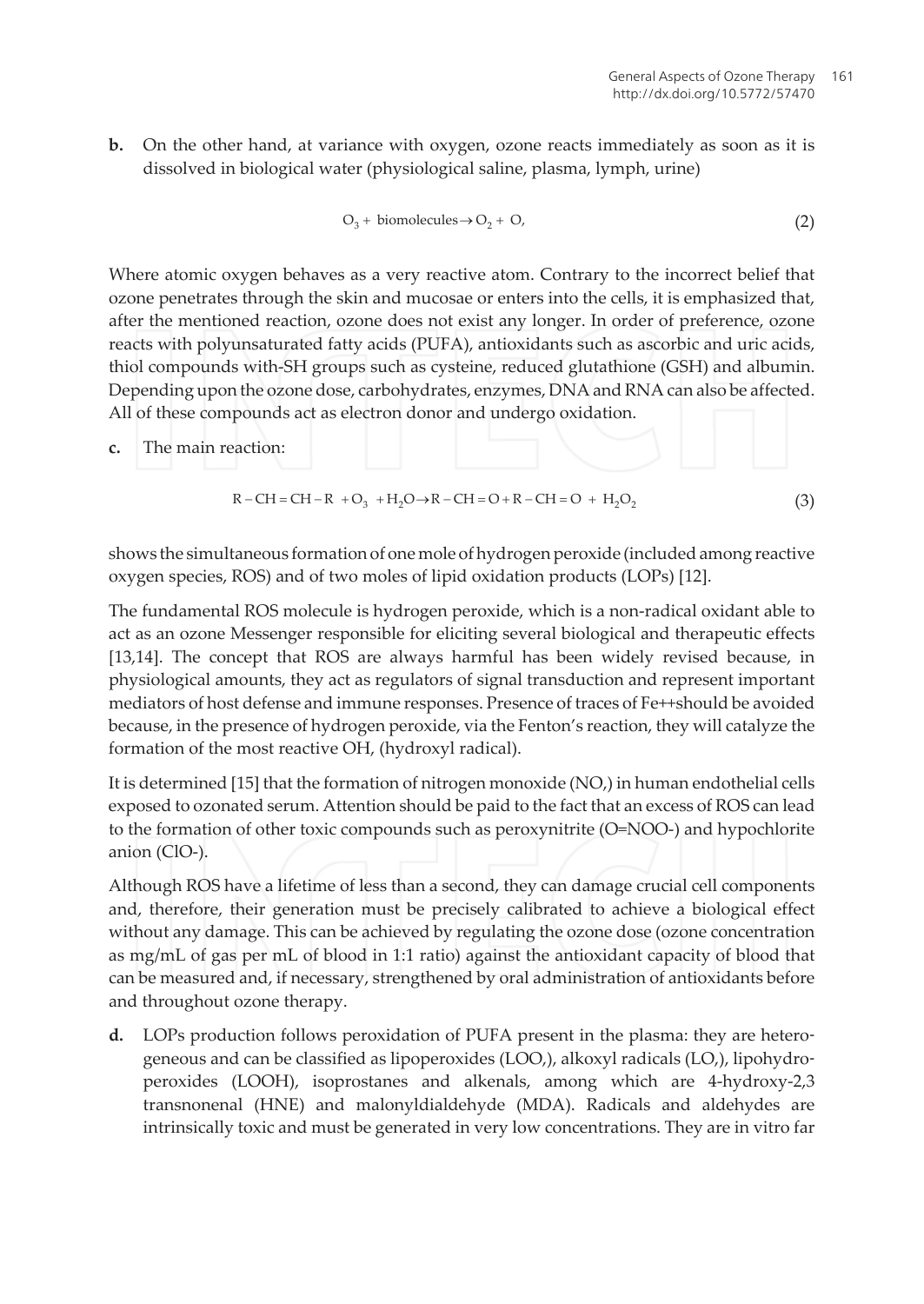more stable (6) than ROS but fortunately, upon blood reinfusion, they undergo a marked dilution in body fluids, excretion (via urine and bile), and metabolism by GSH-transferase (GSH-Tr) and aldehyde dehydrogenases. Thus, only submicromolar concentrations can reach all organs, particularly bone marrow, liver, central nervous system (CNS), endocrine glands, etc., where they act as signaling molecules of an ongoing acute oxidative stress [16].

If the stage of the disease is not too far advanced, these molecules can elicit the upregulation of antioxidant enzymes such as superoxide dismutase (SOD), GSH-peroxidases (GSH-Px), GSH-reductase (GSH-Rd) and catalase (CAT). Interestingly, Iles and Liu [17] have just demonstrated that HNE, by inducing the expression of glutamate cysteine ligase, causes an intracellular increase of GSH, which plays a key role in antioxidant defense. Furthermore, LOPs induce oxidative stress proteins, one of which is heme-oxygenase I (HO-1 or HSP-32) which, after breaking down the heme molecule, delivers very useful compounds such as CO and bilirubin [18]. Bilirubin is a significant lipophilic antioxidant and a trace of CO cooperates with NO in regulating vasodilation by activating cyclic GMP. Fe++is promptly chelated by upregulated ferritin. The induction of HO-1 after an oxidative stress has been described in hundreds of papers as one of the most important antioxidant defense and protective enzyme. Moreover, LOPs exert a neuroimmunomodulatory effect highlighted by a feeling of well being reported by patients during ozone therapy.

Although it remains hypothetical, it is possible that LOP, throughout the treatments, acting as acute oxidative stressors in the bone marrow microenvironments activate the release of metalloproteinases, of which MP-9 particularly may favor the detachment of staminal cells [11]. These cells, once in the blood circulation, may be attracted and home at sites where a previous injury (a trauma or an ischemic-degenerative event) has taken place. The potential relevance of such an event would have a huge practical importance and will avoid the unnatural, costly and scarcely effective practice of the bone marrow collection with the need of the successive and uncertain reinfusion [19].

It is emphasized that submicromolar LOPs levels can be stimulatory and beneficial, whereas high levels can be toxic. This conclusion, based on many experimental data [16], reinforces the concept that optimal ozone concentrations are critical for achieving a therapeutic result: too low concentrations are practically useless (at best elicit a placebo effect), too high may elicit a negative effect (malaise, fatigue) so that they must be just above the threshold level to yield an acute, absolutely transitory oxidative stress capable of triggering biological effects without toxicity. In conclusion, it must be clear that the ozonation process either happening in blood, or intradiscal or in an intramuscular site represents an acute oxidative stress. However, provided that it is precisely calculated according to a judicious ozone dosage, it is not deleterious but is actually capable of eliciting a multitude of useful biological responses and, possibly, can reverse a chronic oxidative stress due to aging, chronic infections, diabetes, atherosclerosis, degenerative processes and cancer. Indeed, the ozonotherapeutic act is interpreted as an atoxic but real ''therapeutic shock'' able to restore homeostasis.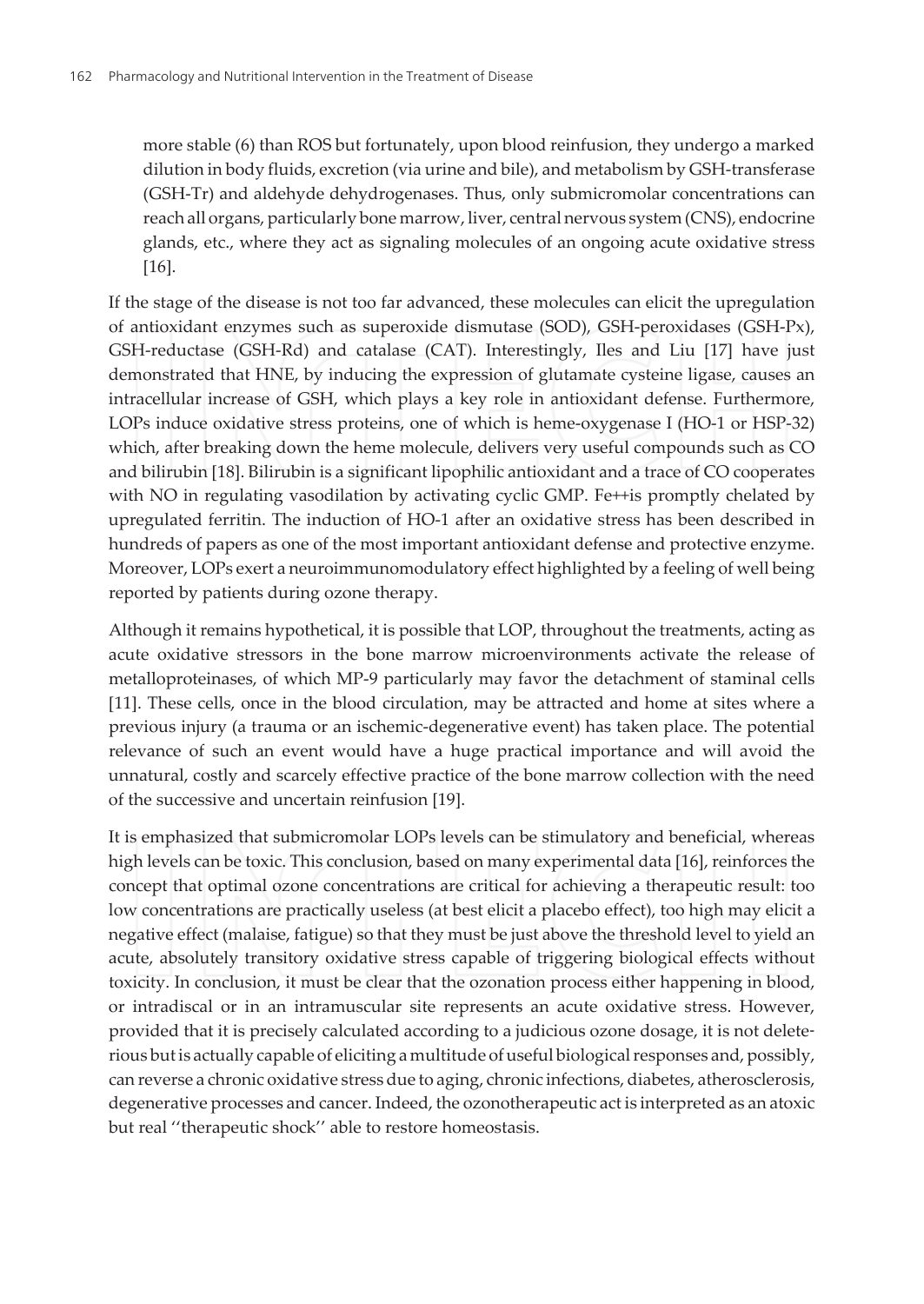#### **2.2. Which are the biological effects elicited by ROS and LOPs?**

The ozonation process is therefore characterized by the formation of ROS and LOPs acting in two phases. This process happens either ex vivo (as a typical example in the blood collected in a glass bottle) or in vivo (after an intramuscular injection of ozone) but while ROS are acting immediately and disappear (early and short-acting messengers), LOPs, via the circulation, distribute throughout the tissues and eventually only a few molecules bind to cell receptors. Their pharmacodynamics allow minimizing their potential toxicity and allows them to become late and long-lasting messengers.

Formation of ROS in the plasma is extremely rapid and is accompanied by a transitory and small ozone dosedependent decrease (ranging from 5 to 25%) of the antioxidant capacity. Importantly, this return to normal within 15–20 min owes to the efficient recycling of oxidized compounds such as dehydroascorbate to ascorbic acid [20]. H2O2 diffuses easily from the plasma into the cells and its sudden appearance in the cytoplasm represents the triggering stimulus: depending upon the cell type, different biochemical pathways can be concurrently activated in erythrocytes, leukocytes and platelets resulting in numerous biological effects. It must be noted that between the plasma and the cytoplasm compartments there is a gradient and the intracellular H2O2 concentration is only about 1/10 of the plasmatic one [21]. The rapid reduction to water is operated by the high concentration of GSH, CAT and GSH-Px; nonethe‐ less, H2O2 must be above the threshold concentration for activating several biochemical pathways.

Let us now examine how hydrogen peroxide, now universally recognized as one of the main intracellular signalling molecules [13], acts on the different blood cells. The mass of erythrocytes mops up the bulk of hydrogen peroxide: GSH is promptly oxidized to GSSG and the cell, extremely sensitive to the reduction of the GSH/GSSG ratio, immediately corrects the unbalance by either extruding GSSG or reducing it with GSH-Rd at the expense of ascorbate or of the reduced nicotinamide adenine dinucleotide phosphate (NADPH), which serves as a crucial electron donor. Next, the oxidized NADP is reduced after the activation of the pentose phosphate pathway, of which glucose-6-phosphate dehydrogenase (G-6PD) is the key enzyme. It is determined that a small but significant increase of ATP formation [10,11], but whether this is due to the activation of the pentose cycle or to phosphofructokinase or to both remains to be clarified. Moreover, for a brief period the reinfused erythrocytes enhance the delivery of oxygen into ischemic tissues because of a shift to the right of the oxygen–hemoglobin dissociation curve, due either to a slight decrease of intracellular pH (Bohr effect) or/and an increase of 2,3-diphosphoglycerate (2,3-DPG) levels. Obviously, one AHT treatment has a minimal effect and we need to ozonate at least 2.5–4 L of blood within a period of 30–60 days. During this period, LOPs act as repeated stressors on the bone marrow and these frequent stimuli cause the adaptation to the ozone stress during erythrogenesis with upregulation of antioxidant enzymes. As a consequence, a patient with chronic limb ischemia undergoing ozone therapy can have a clinical improvement due to the formation of successive cohorts of erythrocytes progressively more capable of delivering oxygen to his/her ischemic tissues. However, the final improvement is also due to the localized release of NO, CO and growth factors released from platelets and endothelial cells.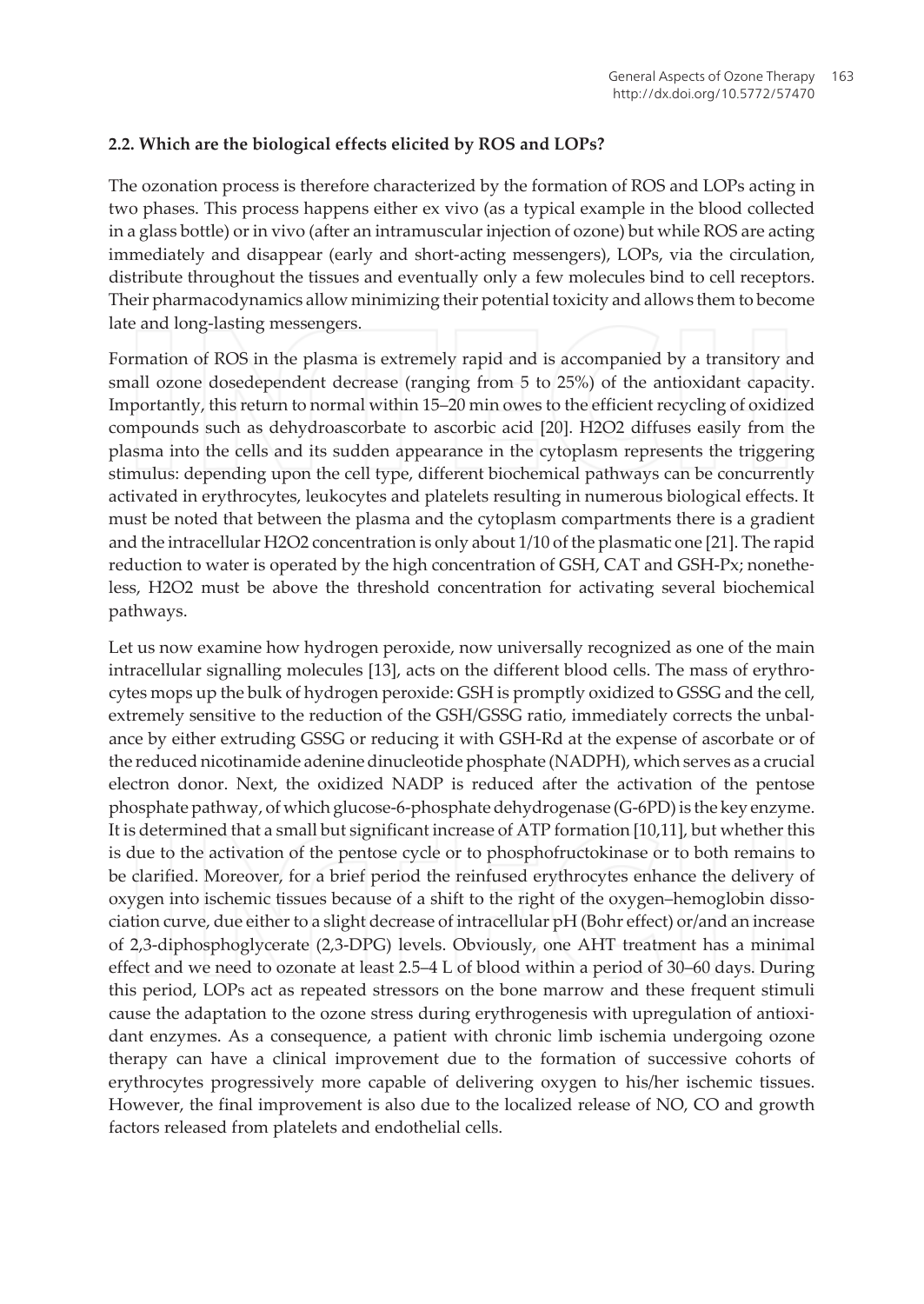Although ozone is one of the most potent disinfectants, it cannot inactivate bacteria, viruses and fungi in vivo because, paradoxically, the pathogens are well protected, particularly inside the cells, by the powerful antioxidant system. Thus, as it was proposed a long time ago [22,23], ozone acts as a mild enhancer of the immune system by activating neutrophils and stimulating the synthesis of some cytokines (2,5–7). Once again, the crucial messenger is hydrogen peroxide, which after entering into the cytoplasm of blood mononuclear cells (BMC) by oxidizing selected cysteines, activates a tyrosine kinase, which then phosphorylates the transcription factor nuclear factor kB [24], allowing the release of a heterodimer (p50+p65).

This complex moves on to the nucleus and switches on some hundred genes eventually responsible for causing the synthesis of several proteins, among which are the acute-phase reactants and numerous interleukins. In the past, it was measured the release of several cytokines from ozonated blood upon in vitro incubation (2–7). Once the ozonated leukocytes return to the circulation, they home in lymphoid microenvironments and successively release cytokines acting in a paracrine fashion on neighboring cells with a possible reactivation of a depressed immune system [25]. This process, described as the physiological cytokine response, is part of the innate immune system and helps us to survive in a hostile environment.

During ozonation of blood, particularly if it is anticoagulated with heparin, we have noted an ozone dose-dependent increase of activation of platelets [8, 26] with a consequent release of typical growth factors, which will enhance the healing of chronic ulcers in ischemic patients. Whenever possible, the use of heparin as an anticoagulant is preferable to sodium citrate because, by not chelating plasmatic Ca++, it reinforces biochemical and electric events.

During reinfusion of the ozonated blood into the donor, the vast expanse of the endothelial cells will be activated by LOPs, resulting in an increased production of NO, plasma Snitrosothiols and S-nitrosohemoglobin [15, 27]. Whereas NO has a half-life of less than 1 sec, protein-bound-NO can exert vasodilation also at distant ischemic vascular sites with relevant therapeutic effect.

Moreover, on the basis of the phenomenon of ozone tolerance that says the exposure of an organism to a low level of an agent, harmful at high levels, induces an adaptive and beneficial response [28,29], it is postulated that LOPs, by acting as long-distance messengers, can transmit to all organs the information of an acute oxidative stres  $[10, 11]$ . The bone marrow is particularly relevant because it can upregulate antioxidant enzymes during erythrogenesis and allows the release of staminal cells for possibly regenerating infarcted organs. Moreover, the stimu‐ lation of the endocrine and central nervous systems may help to understand why most patients during prolonged ozone therapy report a feeling of euphoria and wellness, probably due to an improved metabolism as well as to an enhanced hormonal or neurotransmitter release.

The paradoxical concept that ozone eventually induces an antioxidant response capable of reversing a chronic oxidative stress is common in the animal and vegetal kingdom and there is good experimental evidence [30–34] that this phenomenon is present in the animal and vegetal kingdom. Moreover, it is already supported by findings of an increased level of antioxidant enzymes and HO-1 during ozone therapy [10,11]. It also suggests that a judicious use of ozone, in spite of acting as an oxidant, enhances the antioxidant capacity, which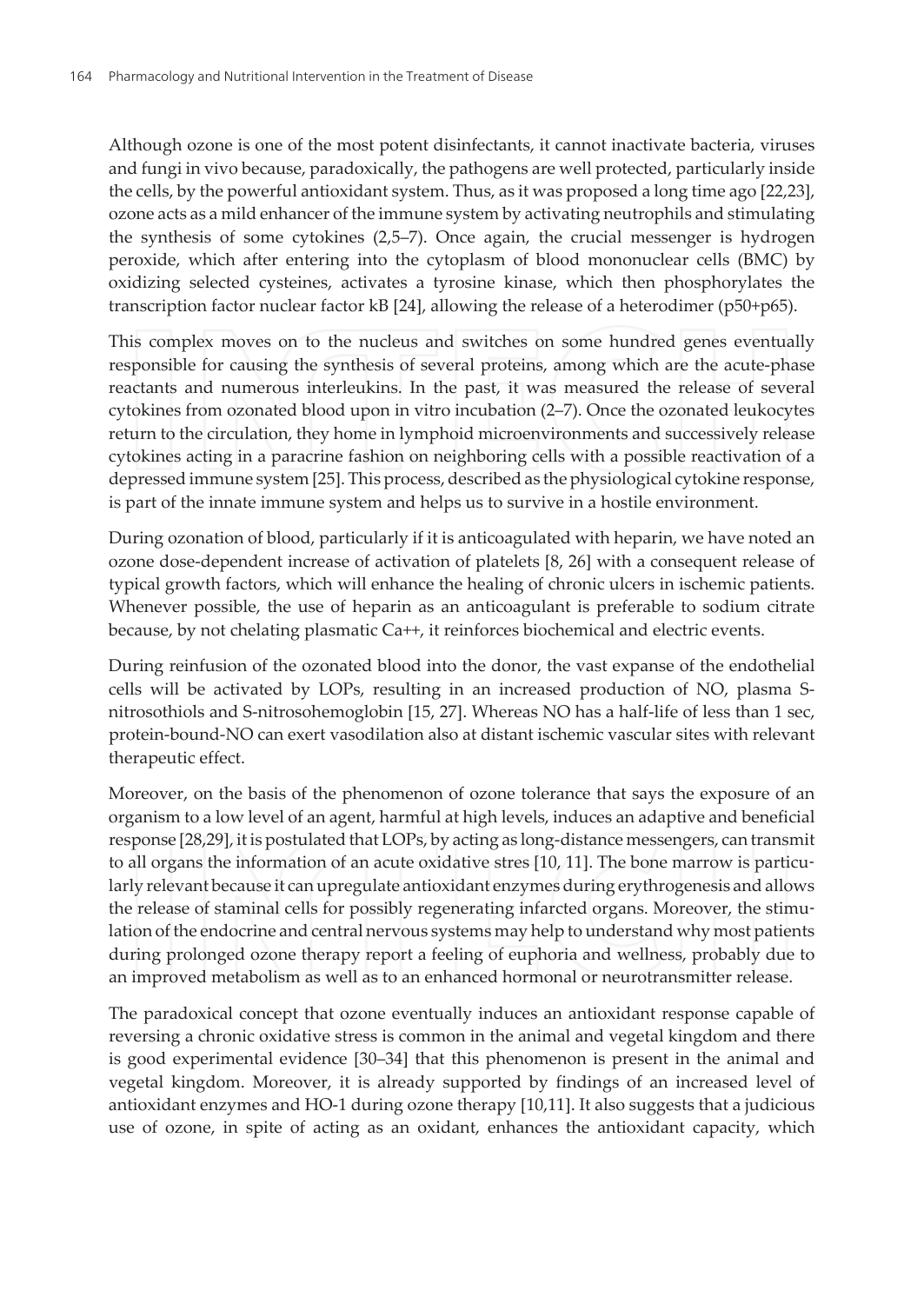represents the critical factor for overcoming chronic viral infections, ischemia and celldegeneration.

# **3. A concise summary of biological effects observed after ozone therapy**

#### **3.1. Erythrocytes**

These cells respond with an activation of glycolysis due to activation of the pentose hosphate pathway. It is found that increased adenosine triphosphate levels (from 13899/260 to 19689/232 mM) in patients with age-related macular degeneration (ARMD) (atrophic form) after a therapeutic cycle (14 sessions) of O3-AHT.26 Moreover, Viebahn [27] reported the same effect in athletes and elderly patients after rectal insufflation of O2\_/O3. Ozonation implies a small but consistent oxidation of GSH to glutathione disulfide, and GSH reductase utilizes the reduced form of the coenzyme nicotinamide adenine dinucleotide phosphate supplied by G6PDH to reduce glutathione disulfide to GSH, which indeed returns rapidly to the original level. [28] The increase of 2,3-diphosphoglycerate varies depending on the basic level in ARMD patients and only those who had a low level showed a marked increase with therapy. Viebahn, [27] after a longer cycle of therapy in elderly people, observed a significant increase. An increase of 2,3-diphosphoglycerate level in oxyhemoglobin shifts to the right (p50 value increases); its dissociation curve implies an increased delivery of O2 into the hypoxic tissues. The life-span of ozonated 99Tc-labeled erythrocytes and their uptake by liver and spleen are comparable with oxygenated erythrocytes.(3)

A problem still under study regards the generation of biochemically improved erythrocytes during prolonged ozone therapy. While ROS have an extremely short life, LOPs, during the reinfusion of ozonated blood, return into the donor's circulation. While they are fairly stable in vitro, they rapidly disappear from blood in vivo owing to considerable dilution into body fluids, degradation by aldehyde dehydrogenases, excretion into bile and urine, and uptake in various organs including bone marrow cells. This process is crucial for explaining the mechanism of ozone tolerance: during erythrogenesis, submicromolar LOP concentrations can upregulate the synthesis of antioxidant enzymes and indeed, after appropriate density gradient separation, it is found that young (lighter) erythrocytes contain more G6PDH than older (heavier) cells generated before the therapy. [25] This result suggests that ozone therapy enhances the generation of erythrocytes with improved metabolic characteristics, a sort of 'supergifted erythrocytes' able to correct hypoxia in vascular diseases.

### **3.2. Leukocytes**

These were the cells that were examined first as it is hypothesized that ozone could act as an IFN-g inducer.[29] Since then it is shown [30,31] that ozone behaves as a weak (compared with mitogens) cytokine (such as tumor necrosis factor-a, interleukin-2, interleukin-6, interleukin-8, transforming growth factor-b [TGF-b]) inducer. Several studies [32 - 35] have confirmed that ozone can stimulate bronchoalveolar cells to release proinflammatory cytokines and eicosanoids. Thanks to parallel progress in understanding the role of antioxidants and redox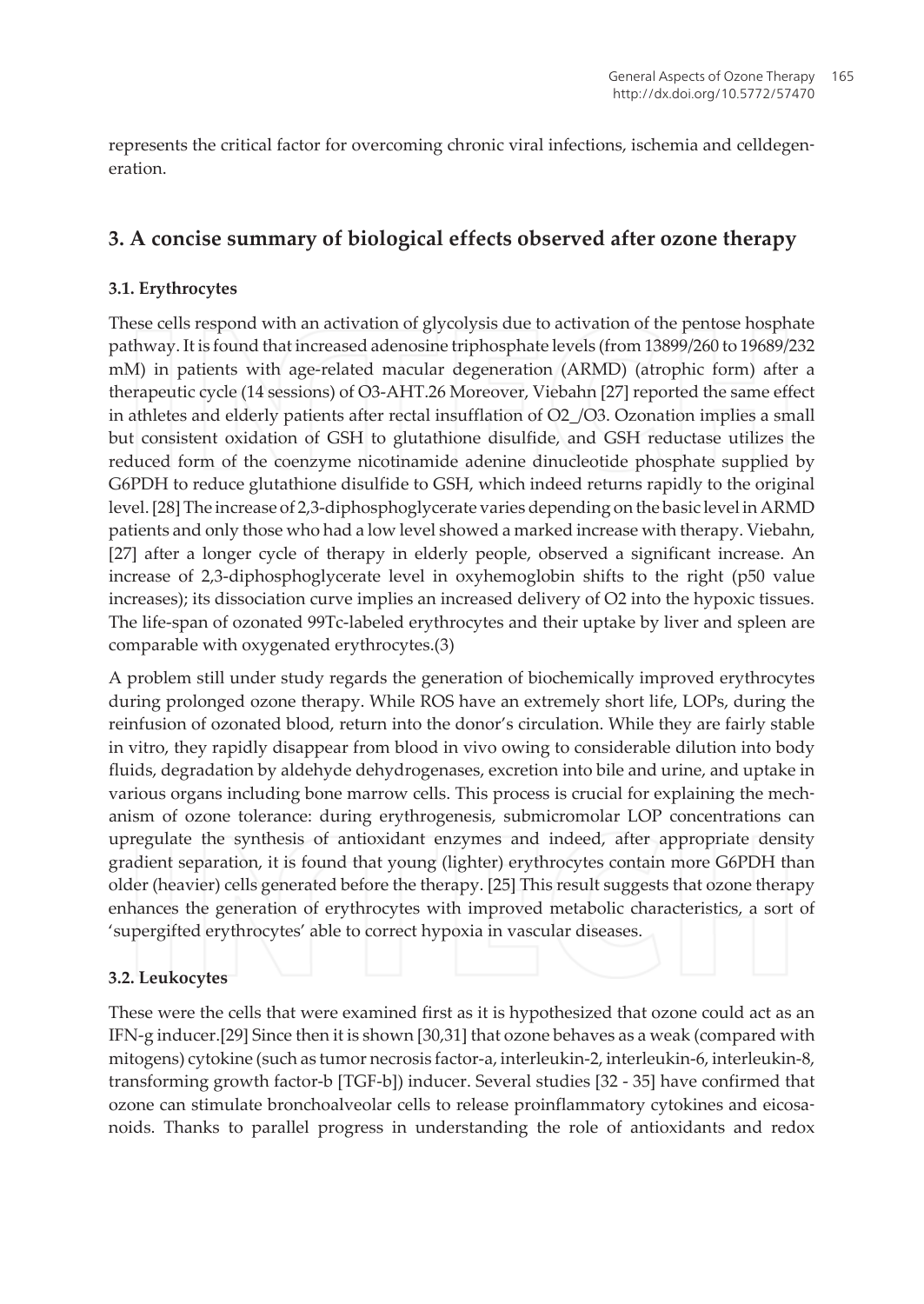regulation of gene transcription, it has been clarified that, among several signals, H2O2 is one of the most significant cytokine inducers.[36] As already mentioned, after ozonation H2O2 freely diffuses into the leukocyte cytoplasm and activates specific protein kinases that, by phosphorylating IkB bound to the nuclear factor-kB allows the migration of the transcription heterodimer p50\_/p65 into the nucleus where it activates gene expression.[37] Obviously H2O2 must reach a concentration able to activate the kinase without being instantaneously reduced by intracellular antioxidants. [38] Therefore the relevance of the response depends on the levels of H2O2, which can act as either 'life or death' signals. The fact that ozone can either be a toxic or a useful signal depends on the minimal antioxidant capacity of the respiratory tract lining fluid, whereas blood has a very potent capacity. The data in fact indicate that too little ozone (hence H2O2) is ineffective and too much (or too little antioxidants) can be toxic. During recent years it is addressed the following questions: first, as ozone acts as a mild cytokine inducer, does reinfusion of ozonated blood modify the plasma cytokine level in vivo? Second, does the induction of oxidative stress proteins, particularly of heme-oxygenase I (HO-I), and of adaptation to the therapeutic oxidative stress have an immunomodulatory effect? And third, can we devise an optimal schedule for improving the immune reactivity in immunodepressed patients?

The classical O3-AHT, usually consisting of 225 ml of blood (plus 25 ml of 3.8% sodium citrate solution) treated with 225 ml of gas (O2\_/O3) with ozone concentrations ranging from an initial 20 mg/ml slowly scaled up to 40\_/50 mg/ml per ml of blood, continued for several months, twice weekly, is ideal for this purpose. A probable explanation is that, after each blood reinfusion, a small percentage of immune cells are activated and home in several organs: these cells release into the microenvironment cytokines that, in turn, prime or activate neighboring cells thus slowly reinforcing immune responses. Modifications of cytokine plasma levels are hardly detectable so that side effects like the flu-like syndrome, typically observed after administration of immunoadjuvants, are absent [39] and actually most of patients report a sense of well-being during the therapy. There is a wealth of experimental data [40 - 44] showing that both animals and plants can develop ozone tolerance by upregulating the expression of antioxidants, which can correct a chronic imbalance between excessive endogenous oxidation due to viral infections, cancer, chronic inflammations and depressed antioxidants. Both chronic hepatitis C virus and cancer patients have shown a marked improvement of their clinical conditions after several months of O3-AHT treatments, suggesting that this 'calculated and brief oxidative stress' truly merits the term 'therapeutic shock'.

#### **3.3. Platelets**

It is known that ROS can induce platelet activation and it was obvious to assume that blood ozonation, by generating H2O2, could cause it. [45 – 46] Moreover H2O2 or other ROS can activate phospholipase C, phospholipase A2, cyclo-oxygenases and lipo-oxygenases and thromboxane synthetase, allowing a step increase of intracellular Ca2\_, release of prostaglan‐ din E2, prostaglandin F2a and thromboxane A2 with irreversible platelet aggregation. For these reasons it is studied the behavior of either human platelet rich-plasma anticoagulated with heparin or citrate, either untreated or simply oxygenated, or ozonated at three concen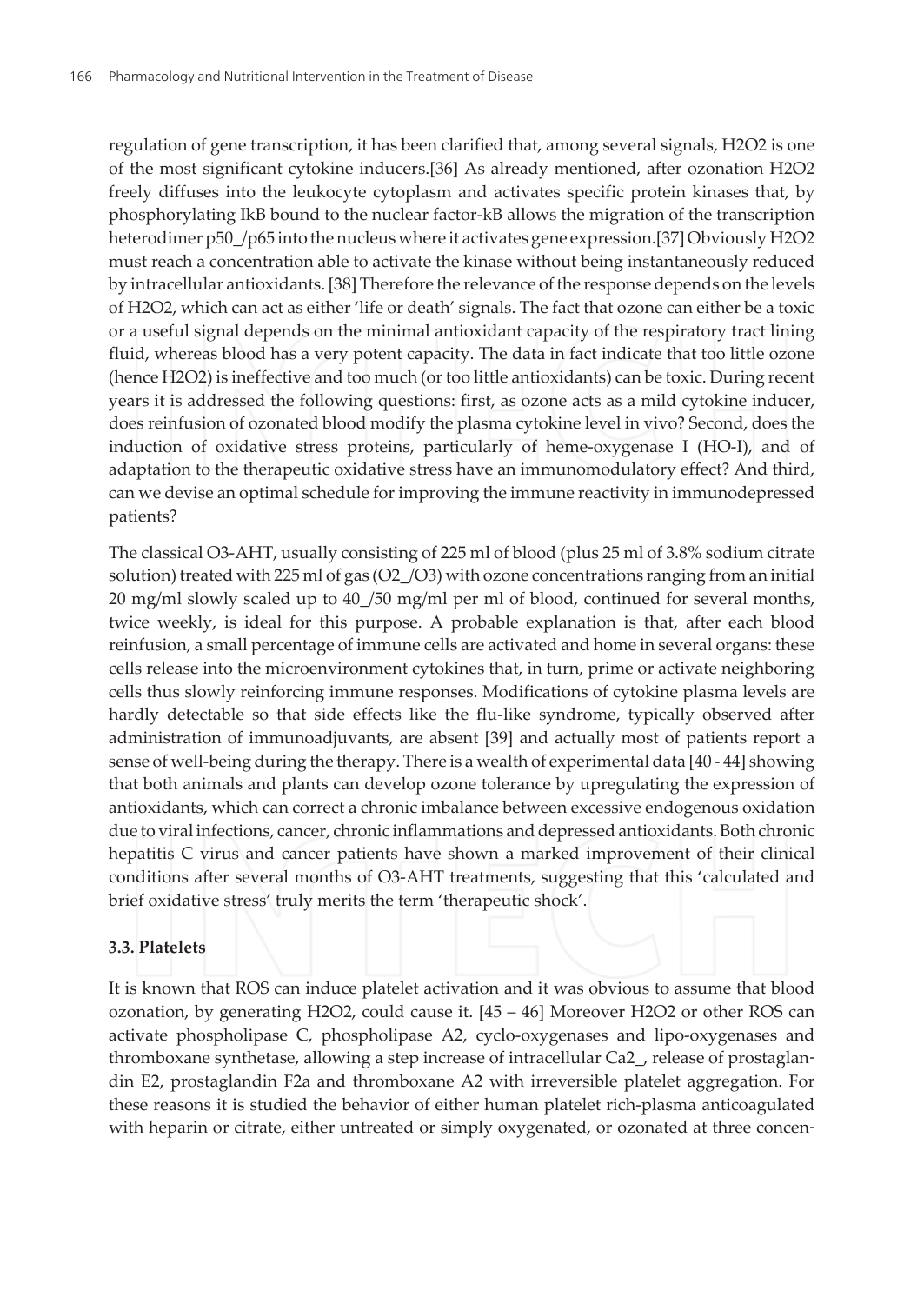trations (20, 40 and 80 mg/ml). Because the plasmatic Ca2\_ level potentiates the ozone effect, we were not surprised to observe a rapid platelet aggregation in heparinized plasma particularly at the highest concentration. [47] Consequently the release of several growth factors like platelet-derived growth factor AB, TGF-b1, interleukin-8 and thromboxane /2 were significantly higher from heparinized platelets than Ca2\_-free platelets. [48] These results taught us that it is better to chelate Ca2\_ for performing a safe autohemotherapy. Nonetheless the release of growth factors from Ca2\_-free platelets is still important because the reinfusion of ozonated blood implies an elevation of plasma levels of TGF-b that may explain why the healing of necrotic ulcers in hind limb ischemia due to atherosclerosis and diabetes markedly quickens during treatment with both parenteral (O3-AHT) and topical treatments with ozonated water and oil. [49 – 50]

#### **3.4. Endothelial cells and the vascular system**

During the reinfusion of ozonated blood, the endothelium comes in contact with traces of LOPs that soon disappear in vivo. It is [51] investigated the effect of addition of ozonated (40 and 80 mg/ml) human plasma to human endothelial cells in culture and it is measured a significant increase of the critical relaxing factor NO+that was ozone dose dependent.

The induction of nitric oxide synthase and the release of NO+was reinforced in the presence of 20 mm of arginine and was abolished by the addition of 20 mM of L-N-omega-nitro-Larginine methyl ester. In physiological conditions the endothelium regulates the vascular tone [52] by producing some 1\_/10 mM of NO+and 1 nM of anion superoxide (one of the contracting factors). The intravascular half-life of NO+is about 2 msec with a strictly localized consumption so that the likelihood of improving vasodilation in remote ischemic areas (the macula or the limbs) seems negligible. However, NO+readily reacts with GSH, cysteine, albumin and hemoglobin (cysteine residue b 93) and the formed S-nitrosothiols and S-nitrosohemoglobin have half-lives of 5\_/50 min, allowing a pharmacological effect at distant sites. [53 – 54] It remains to be ascertained whether ozonated blood enhances the release of prostacyclin (PGI2) and angiopoietins, both important factors for improving ischemic vasculopathies.

#### **3.5. Parenchymal cells in other organs**

Upon reinfusion of ozonated blood, LOPs can reach other organs such as the hypothalamus, endocrine glands, liver, kidneys and bone marrow. The phenomenon of adaptation to the repeated and acute oxidative stress imposed by O3-AHT is most interesting and able to elicit crucial therapeutic responses. During prolonged treatment, cells throughout the body receive small and gradual pulses of LOPs that are responsible for:

- **1.** Neuro-endocrine responses explaining the reported feeling of wellness, [55]
- **2.** The upregulation of antioxidant enzymes in several cell types that is an excellent way to re-equilibrate the oxidant\_/antioxidant unbalance
- **3.** Inducing a number of stress or heat shock proteins (HSPs) such as HSP27, HO-1 (HSP 32), HSP72 and HSP [90 – 56 – 59]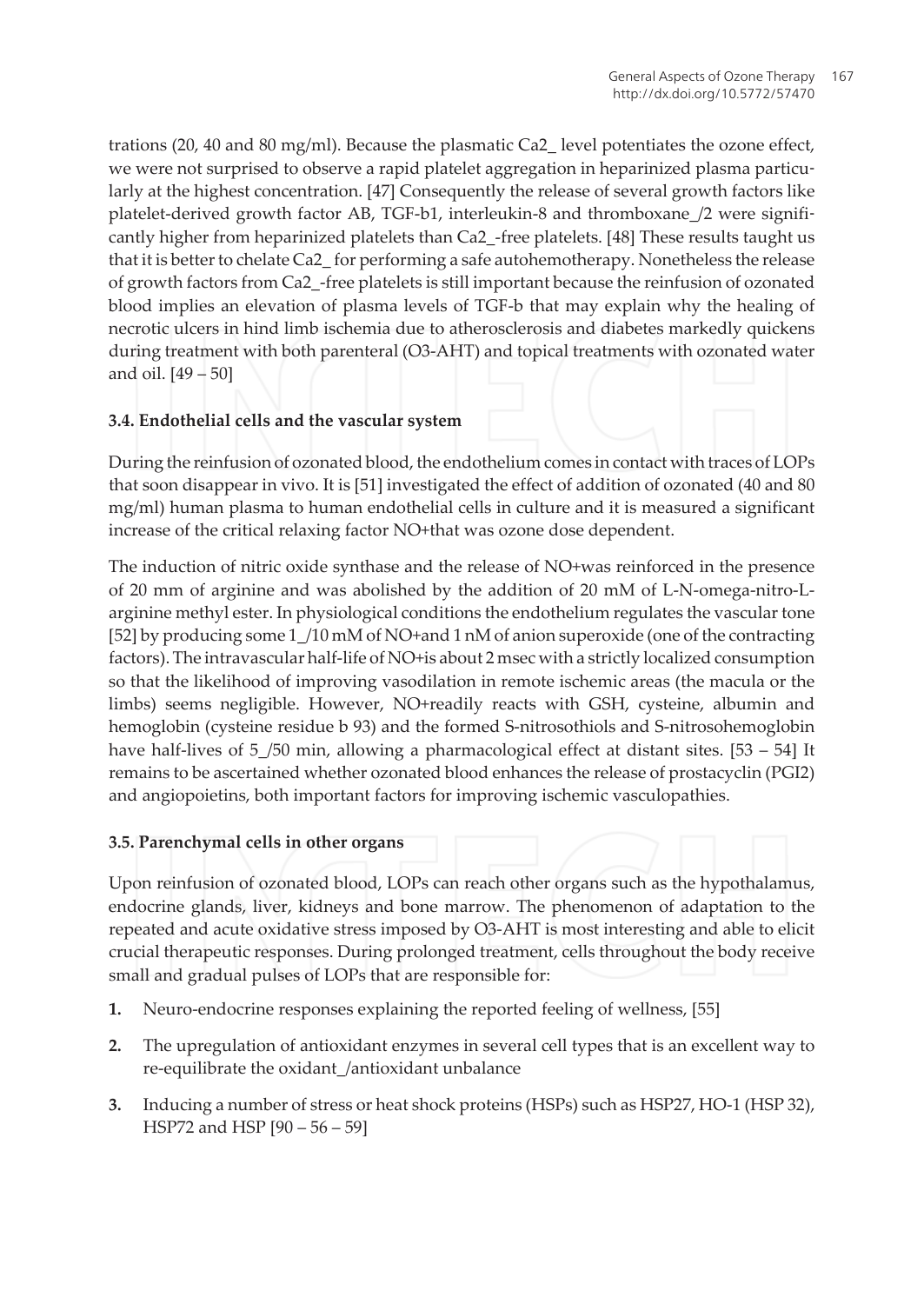It is observed that HO-1 is a protective enzyme allowing the formation of Fe2\_, bilirubin (an antioxidant) and carbon monoxide (CO), a vasodilator that, like NO+, increases the level of cyclic guanosine monophosphate, the reaction catalyzed by guanylate cyclase. Besides gases produced by the gut flora, it is truly remarkable that cells can release other gaseous molecules (NO+, CO and CO2), and it is even more surprising that even ozone can be produced by activated antibody-coated neutrophils. [60] These gases can now be considered as molecules able to deliver crucial physiological and pharmacological effects.

Excessive amounts of these molecules are toxic, causing serious pathological events and possibly death. Nature teaches us that these gases, depending on their concentrations, can be either friends or foes and similarly ozone therapy can be either useful or toxic. If this reasoning is correct, ozone therapy, when judiciously performed, is a simple, inexpensive and atoxic approach with the advantage of activating several biomechanisms in different cells unusually leading to an integrated and often incredible response.

#### **4. The extreme versatility of ozone therapy**

The sarcastic comment of the opponents is that ozone therapy looks like a panacea for all diseases. Indeed it seems so, but in reality this is due to the multitude of compounds originated at first from the reaction of ozone with body fluids, and eventually able to display pleiotropic effects delivered by different organs. For the sake of brevity we can only summarize the therapeutic effects so far reported

| Specialization          | Pathology                                                                                                                                                                                    |
|-------------------------|----------------------------------------------------------------------------------------------------------------------------------------------------------------------------------------------|
| Dermatology             | Herpes Zoster and simplex, acne, eczema, lipodystrophy (cellulite), mycosis, psoriasis, atopic<br>dermatitis                                                                                 |
| Internal Medicine       | Hepatitis, diabetes, atherosclerosis, arterial hypertension, osteoarthritis, asthma, chronic<br>bronchitis, gastritis, gastric ulcer, Crohn's disease, chronic constipation, hypothyroidism. |
| Nephrology / Dialysis   | Adjuvant in the treatment of ischemic-metabolic pathologies.                                                                                                                                 |
| Neurology               | Migraines, depression, vasomotor cephalea, neuro-vascular disorders.                                                                                                                         |
| Dentistry               | Treatment of cavities, disinfection of cavities during surgery and post-operatory period.<br>Periodontitis, aphthas.                                                                         |
| Orthopedic Rheumatology | Disc-radicular conflicts, disc herniation, articular rheumatism, lumbago, osteoarthritis,<br>arthropathy, periarthritis, rheumatoid arthritis.                                               |
| Angiology               | Venous insufficiency, diabetic ulcer, arthropathy, coronaropathy, gangrene, postphlebitic<br>ulcer, peripheral vasculopathy.                                                                 |
| Gynecology              | Bacterial infections by protozoa or mycosis, Bartholin's cyst, vaginitis, menopause, chronic<br>pelvic inflammation, infertility.                                                            |
| Immunology              | Immuno-modulator, autoimmune disorders, adjuvant in treatments with radiation and in<br>immunodeficiency.                                                                                    |

**Table 1.** Indiciations of Ozone Therapy in General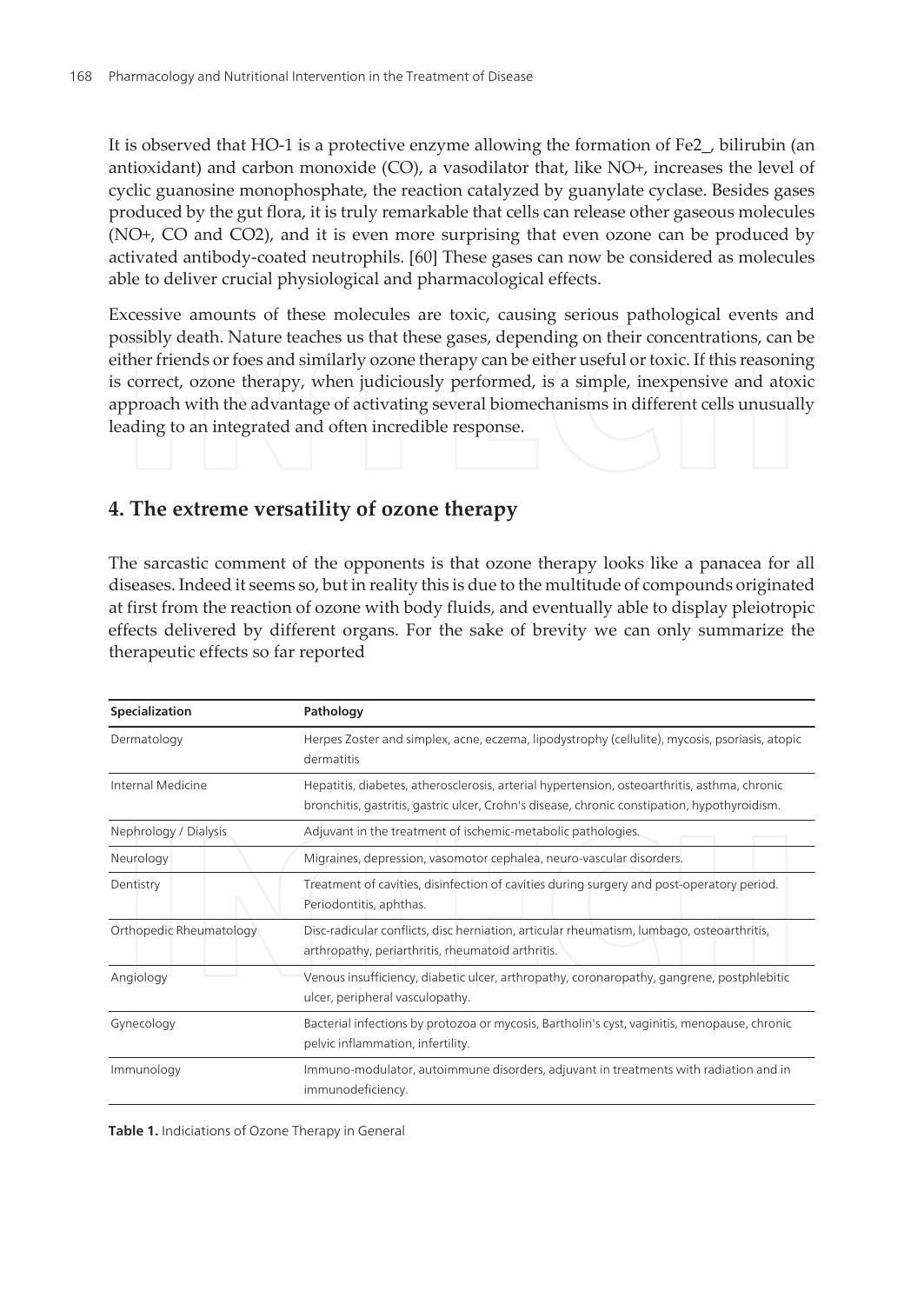#### **4.1. Acute and chronic bacterial, viral and fungine infections**

Intuitively, ozone therapy is very useful in both acute and chronic bacterial, viral and fungine infections because the generated ROS are the natural and most effective agents to which even antibiotic resistant pathogens do not resist. [3-61] Moreover, improvement of metabolism and immunological functions contribute to a favorable outcome. Abscesses, anal fissures, fistulae, bed sores, furunculosis, inveterate osteomyelitis, vulvovaginitis, necrotizing fasciitis and torpid ulcers of various origin have been shown to improve rapidly, particularly using the combination of O3-AHT with topical treatment using either direct O2\_/O3 exposure or the cleansing and stimulating effect of ozonated water and oil. The activity of ozonated solutions in eliminating the infectivity and enhancing healing is almost unbelievable. However, in Western countries accustomed to the use of antibiotic creams (often with corticosteroids) there is no mental attitude to profitably use the inexpensive and most active ozonated oil. [62]

#### **4.2. Ischemic diseases**

Chronic limb ischemia (atherosclerosis, diabetes, Burger's disease) is most effectively treated at stage II-b with complete disappearance of pain and claudication. Moreover, since 1981, Rokitansky et al.[49] demonstrated that a cycle of O3-AHT (usually 14 treatments) led to a very good improvement in 70.6% and 53.8% of either stage III or stage IV (Fontaine) patients, respectively. Amputation of toes and limbs could be avoided in pre-terminal phases.

These results have been amply confirmed by Giunta et al.,[63] Mattassi et al. [64] and Tylicki et al.[65] Preterminal patients with chronic heart ischemia and no further susceptibility to conventional treatments have shown marked improvement after a cycle of 14 treatments of extracorporeal circulation of blood against O2\_/O3.[66] A randomized controlled study is in progress for establishing the validity of this more invasive method than classical O3-AHT.

#### **4.3. Age-related macular degeneration**

A 6-year study in 90 patients with the 'dry' form of ARMD has been carried out performing a cycle of 13\_/14 O3-AHT treatments. Mean distance best-corrected visual acuity was significantly improved in the treatment group of patients while in the control group, first treated with oxygenated autohaemotherapy, only a modest and not significant improvement in mean distance visual acuity was observed. No adverse effects have been noted and the patient's compliance has been excellent. [26] Owing to the constant increase of ARMD patients and the lack of an effective conventional treatment, this approach appears mandatory.

#### **4.4. Orthopedic diseases**

Until recently it was unthinkable that a mixture of O2\_/O3 could be useful in orthopedics. Indeed lumbar disk herniation and osteoarthritis, although having different etiologies, have a common inflammatory background expressed by a localized chronic oxidative stress due to excessive production of ROS, release of proinflammatory cytokines and activation of cycloxygenases. Common sense would proscribe the use of ozone, a master generator of free radicals and, as it is well shown, [34 – 67] after pulmonary exposure, a superb inflammatory agent.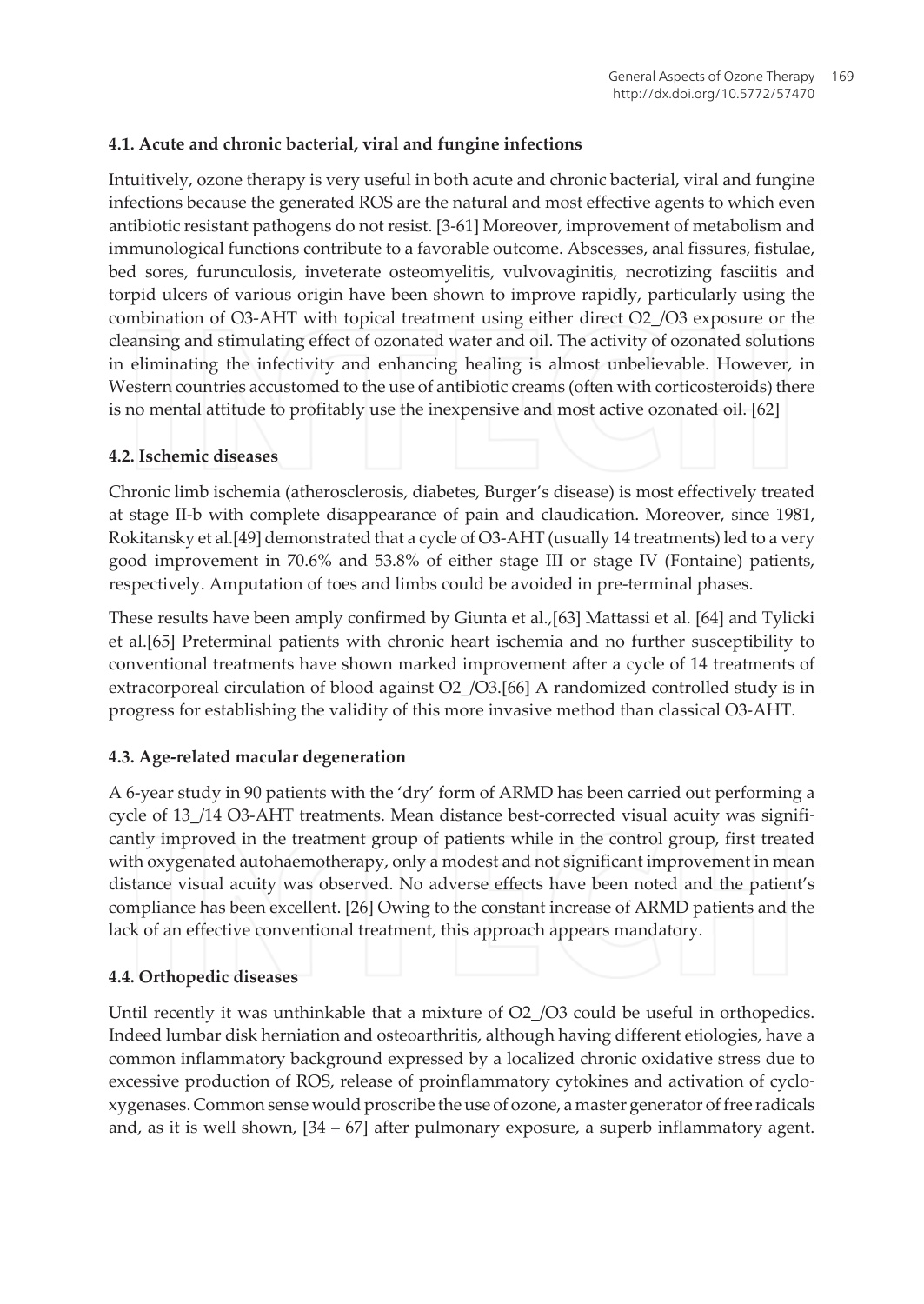Contrary to all expectations, it is now well demonstrated [68] that combined intradiscal and periganglionic injection of medical ozone allows an excellent outcome in 70.3% of patients treated for disk herniation performed after conservative management failed to respond. In the same vein, it appears very surprising that the application of medical ozone in acute and chronic painful diseases of the joints allows rapid pain relief, disappearance of inflammation and improvement of mobility. Thousands of patients have been successfully treated and the lack of side effects is noteworthy. [69] These positive empiric observations need to be explained. Ozone is indeed a surprising gas that paradoxically, after prolonged administration at low concentrations, induces tolerance, a phenomenon termed 'hormesis' by Goldman [70] to indicate 'a beneficial effect of a low level exposure to an agent that is harmful at high levels'. Thus, at this stage, we use the definition of 'ozone paradox' for explaining these excellent therapeutic results. Immediately after O2\_/O3 administration in the nucleus pulposus or into inflamed endoarticular cavities; a sort of oxidative shock seems to subvert all the traditional rules by inducing an antioxidative response due to several factors, among which is the cholinergic antiinflammatory pathway. [71] A detailed discussion is reported elsewhere. (3)

#### **4.5. Dentistry**

This is another medical specialty where ozone has been recently evaluated with exceedingly interesting results.[72] Primary root carious lesions are being treated with a novel ozone delivery system able to avoid any toxic risk for the mouth cavity and lungs. The tooth's lesion is exposed for 10\_/20 sec to a sort of ozone 'hurricane' based on a gas flow of 615 ml/min of O2\_/O3 at a low concentration (4 mg/ml), perfectly enclosed in a tightly fitting silicone cup enclosing the tooth. It is not surprising that all bacteria, particularly lactobacilli, are destroyed so that the ozone-sterilized dental surface becomes quickly remineralized, becoming hard and resistant to further bacterial attack. This new approach is simple, inexpensive and well tolerated, as opposed to the conventional and painful 'drilling and filling' management of primary root carious lesions. Dermatological, pulmonary, renal, hematological and neurode‐ generative diseases Owing to the ability of ozone to activate a number of biological targets, ozone therapy could be proficiently used in some dermatological, pulmonary, renal, hemato‐ logical and neurodegenerative diseases. However these pathologies so far have not been evaluated in a controlled fashion. Most of the patients with metastatic cancer resistant to radiotherapy and chemotherapy report a striking improvement of the quality of life with prolonged (twice weekly for months) O3-AHT treatments. [25 – 73] This is a constantly observed result, most probably due to a multifactorial neuroendocrine response.

#### **5. Summary**

Finally it must be emphasized that if ozone is judiciously used according to precisely defined guidelines, it causes neither acute, nor chronic side effects. After two decades of practical applications and the results observed in patients after conventional remedies have proved unsatisfactory. One has the feeling that, if ozone therapy could be accepted and used in all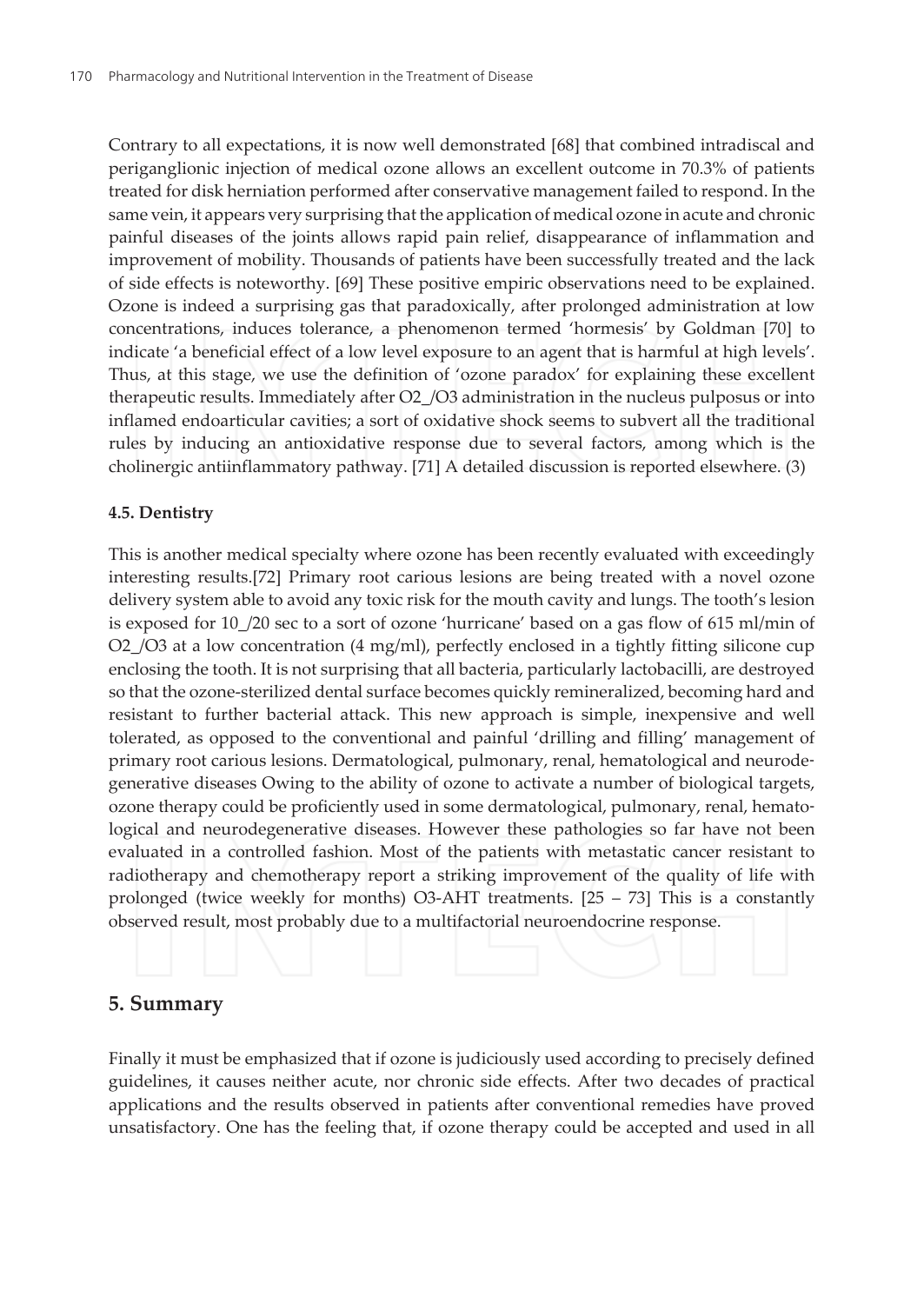hospitals, it would represent a small but important medical revolution able to cure or stabilize several diseases in many patients in both rich and poor countries.

# **6. Discussion and conclusions**

There is no doubt that ozone can be toxic, and even today its hazardous employment by charlatans and unprepared physicians has contributed to a poor consideration of ozone therapy. That is one reason why the use of ozone is prohibited in some states of the USA and why this therapy is still regarded with skepticism by orthodox medicine even in Germany, where this approach was first conceived. Moreover, the following data tend to generalize that ozone is always toxic and should not be used in medicine:

- **1.** Overwhelming evidence shows that the bronchial-pulmonary system is very sensitive to ozone and this gas should never be inhaled. [67]
- **2.** This is very true because the respiratory tract lining fluid is constituted by a very thin, watery film containing a minimal amount of antioxidants that makes mucosal cells extremely vulnerable to oxidation. The opposite situation occurs for blood cells suspended in plasma, which has a potent antioxidant capacity  $(1.23 \text{ /}1.83 \text{ mmol/l})$  able to tame any ozone dose within the therapeutic range (10\_/80 mg/ml).
- **3.** Saline-washed erythrocytes suspended in saline undergo extensive hemolysis after ozone exposure. [12]
- **4.** Cells in culture, even if exposed to very low ozone concentrations for a long time, undergo apoptosis. [74]
- **5.** One-hour exposure of saline-diluted blood to 5 mM of ozone induces genotoxic effects on leukocyte. [75]

*But is ozone always toxic?*

As a matter of fact millions of O3-AHT, even if performed in an empirical fashion during the past three decades, has neither yielded acute nor chronic toxic effects. According to Jacobs [76] this procedure has yielded the lowest number of medical complications.

However, four deaths have been recorded due to pulmonary embolism, which occurred during direct intravenous administration of O2\_/O3, an application prohibited by the European Society of Ozonetherapy since 1983. Thus ozone seems like Janus and his two faces require an explanation. This is now reasonably clear. Since 1988 we have investigated the problem in a scientific way using precise ozone generators, which allow checking ozone concentration in real time by a photometer calibrated with the classical iodometric method. A review [61] and a critical book (3) have extensively clarified the issue but this does not seem sufficient to dispel the dogma that 'ozone is always toxic'. However, we now consider ozone as a real drug that must be used with caution after having carefully defined its therapeutic window. First, the ozone must be calibrated against the antioxidant capacity of the patient's blood in order to control the potential ozone toxicity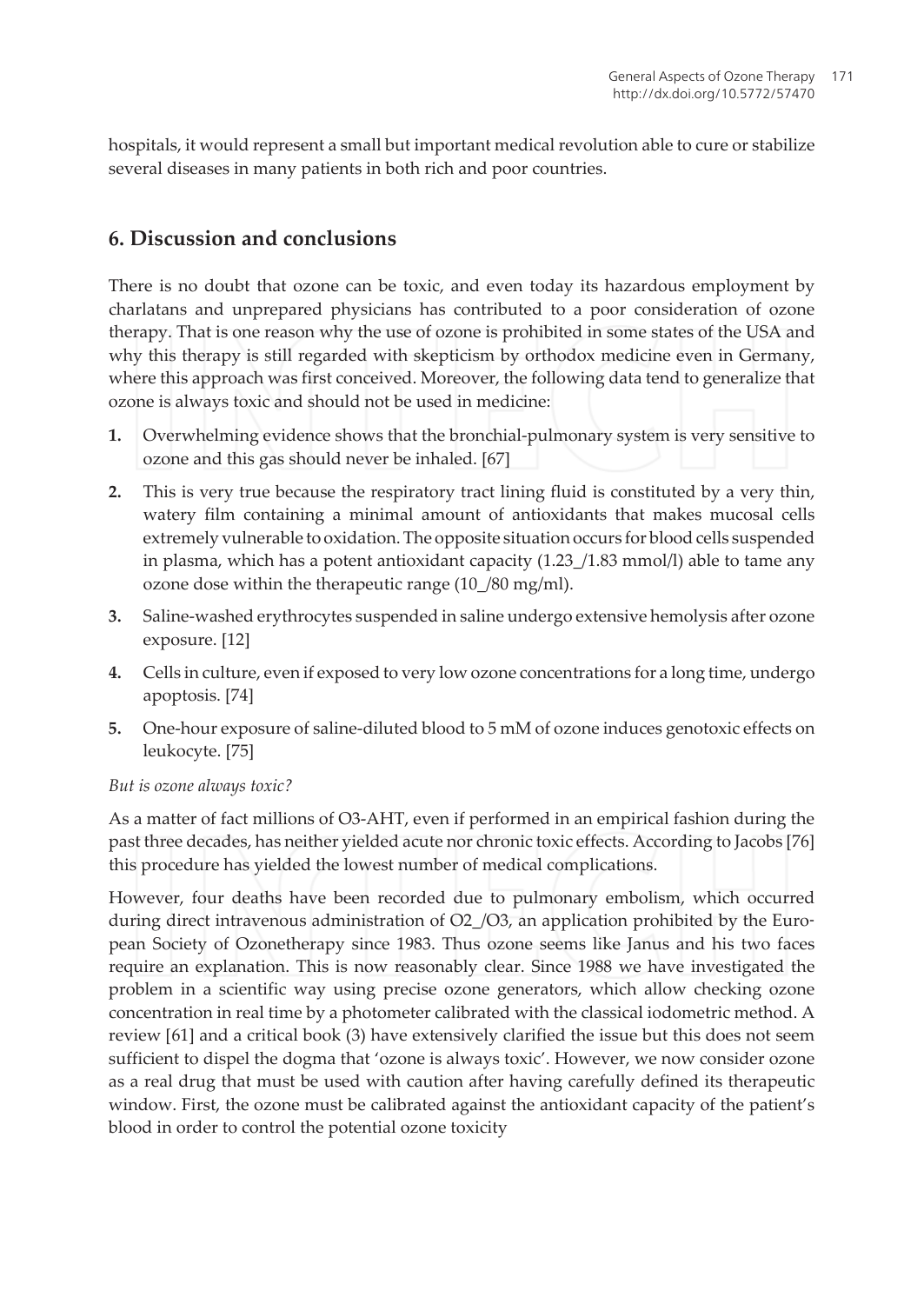Second, expert scientists in free radicals ought to distinguish the chronic intracellular oxidative stress typical of several pathologies by the transitory (5 min) calculated oxidative stress occurring when a precise volume of blood is exposed ex vivo to an equal volume of gas (O2\_/ O3) with well-defined ozone concentrations ranging from 20 up to 40 mg/ml per ml of blood. It needs to be emphasized that the exogenous oxidative stress caused by ozone in blood is due to the fact that ozone, once dissolved in the plasmatic water, instantaneously reacts with biomolecules and disappears but generates ROS, among which are H2O2 and LOPs. These are the effective ozone messengers that interact with a variety of cells and elicit the now-termed 'therapeutic shock' due to the multiform biological responses. That ozone acts as a real chemical drug is proved by the fact that the ozone messengers, to be effective, must reach a threshold because otherwise there are no biological effects and the therapeutic results, if any, are due to a placebo effect. Although we have proven that ozone therapy is not a nebulous approach and has been shown amenable to a precise scientific scrutiny, it is probable that much still remains to be uncovered.

Everyone knows that plasma and blood cells contain an almost redundant antioxidant system made up of hydro-liposoluble compounds and antioxidant enzymes. During aging or pathologic conditions, this is not sufficient to correct the intracellular oxidative stress, but normally it is adequate to tame ozone toxicity while allowing the generation of ROS and LOPs. Thus all data emphasizing ozone toxicity can be easily dismissed because the following is now well proven:

- **1.** Blood is a much more ozone-resistant 'tissue' than the respiratory tract that, for anatomic, biochemical and metabolic reasons, is always at a loss when exposed to ozone, and therefore it is wrong to extrapolate ozone toxicity for the pulmonary system to blood.
- 2. Washed and saline-resuspended erythrocytes, fully depleted of the plasmatic antioxidants, are obviously very sensitive to ozonation, and all of these unnatural data have neither physiological nor practical significance.
- **3.** The same occurs for cells cultured in antioxidant-poor media and exposed continuously for days to ozone. Surprisingly, cell biologists reported only the ozone concentration but have neither calculated nor taken into account the cumulative dose of ozone that after a long exposure kills the cells.
- **4.** The conclusion is that, although ozone is potentially mutagenic, so far all experimental data performed in physiological conditions and clinical evidence have neithershown any cell damage nor adverse effects in patients. As a matter of fact, blood is exposed to ozone concentrations  $(0.21\_1.68 \text{ mM})$  lower than the mutagenic ones  $(1.5\_5.6 \text{ mM})$ . The question of whether ozone is genotoxic and mutagenic is a critical one and has been extensively discussed elsewhere. (3) What has never been entirely appreciated is the fact that we can only use an ozone dose that does not overwhelm the antioxidant capacity of blood.

Hopefully this discussion should put an end to the confusion between the endogenously constant oxidative stress due to the oxygen and the transitory and occasional therapeutic 'shock' due to precise blood ozonation. A point that should not be overlooked is that ozone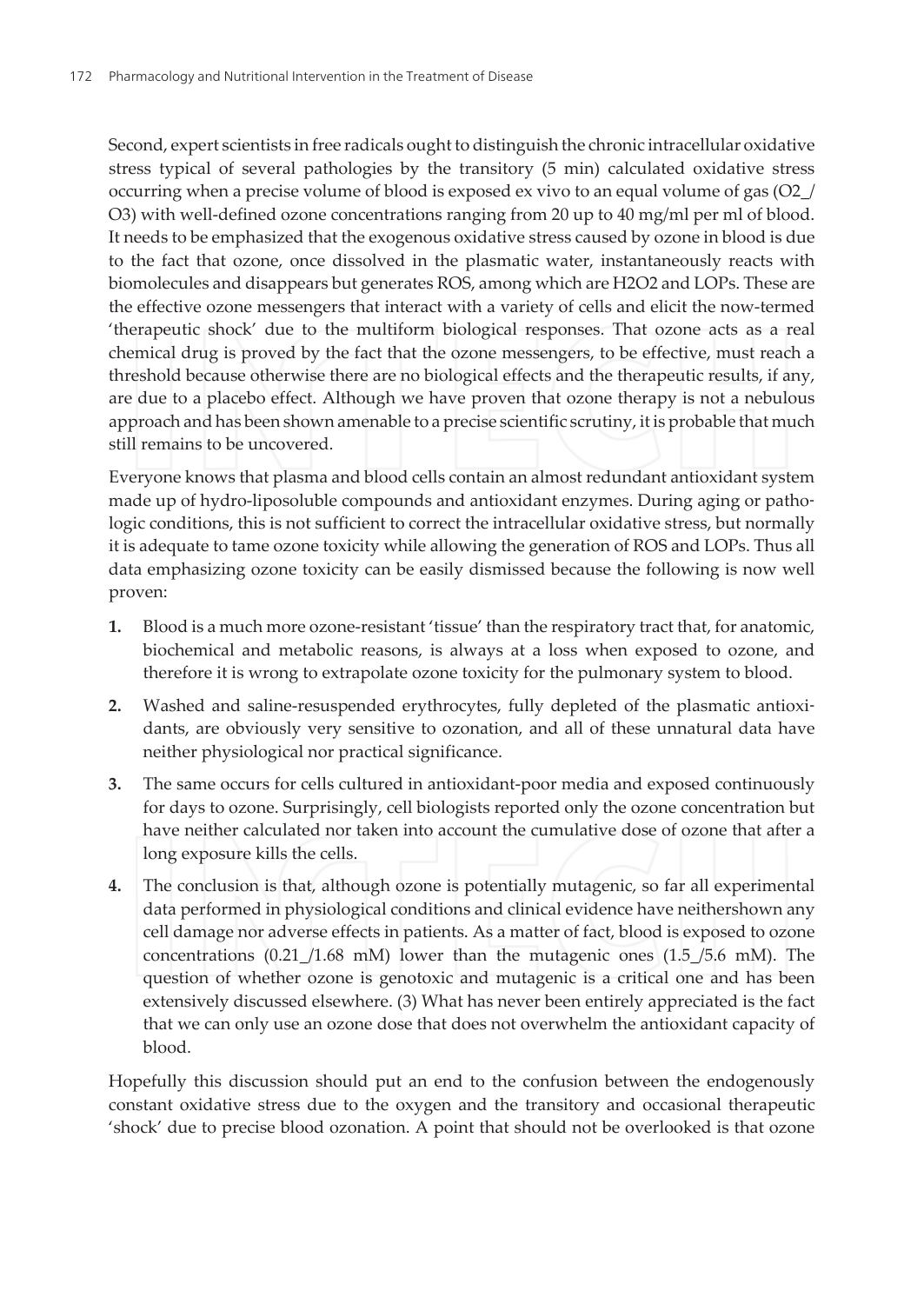messengers, by acting on different cells, elicit a variety of biological effects that cannot ever be dreamed of with the usual reductionist approach of using a drug for a single target. This consideration can explain the far superior therapeutic effect of parenteral and topical ozone therapy in advanced cases of chronic limb ischemia to the conventional infusion of prostanoids. Another relevant characteristic is that the judicious strategy 'start low, go slow' in using ozone is able to induce in patients the adaptation to the chronic oxidative stress (i.e. ozone) paradoxically upregulates the antioxidant defenses. The scientific evaluation of ozone therapy efficacy remains the crucial point: results accrued during the past 20 years show that is very useful in chronic limb ischemia, ARMD, chronic infectious diseases and, most surprising, in orthopedics and even in dentistry after conventional medicine has failed to provide a real advantage. There are no adverse effects and most of the patients report a feeling of wellness. The efficacy remains uncertain in other pathologies such as neurodegenerative, autoimmune diseases and cancer because clinical experience is fragmentary and anecdotal.

However, orthodox medicine remains skeptical because controlled clinical trials are few and are not considered satisfactory. Unfortunately our good will is not sufficient to overcome prejudice and lack of sponsors. It is distressing to realize that a wrong dogma, commercial interests and the disinterest of Health Authorities delay the application of a medical approach that could help billions of patients, particularly in poor countries. Finally, this paper may serve the purpose of opening a fruitful discussion on the beneficial versus the toxicological actions of ozone, and a referee has proposed that the debate may be hosted as a forum by Mediators of Inflammations.

# **Author details**

Ruhi Cakir

Mediozon Clinics, Istanbul, Turkey

# **References**

- [1] Wolff HH. Die behandlung peripherer durchblutungsstorungen mit ozon. Erfahr Hk 1974;23:181–184.
- [2] Bocci V, Paulesu L. Studies on the biological effects of ozone: 1. Induction of interferon gamma on human leucocytes. Haematologica 1990;75:510–515.
- [3] Bocci V, Luzzi E, Corradeschi F, Paulesu L, Di Stefano A. Studies on the biological effects of ozone: 3. An attempt to define conditions for optimal induction of cytokines. Lymphokine Cytokine Res 1993;12:121–126.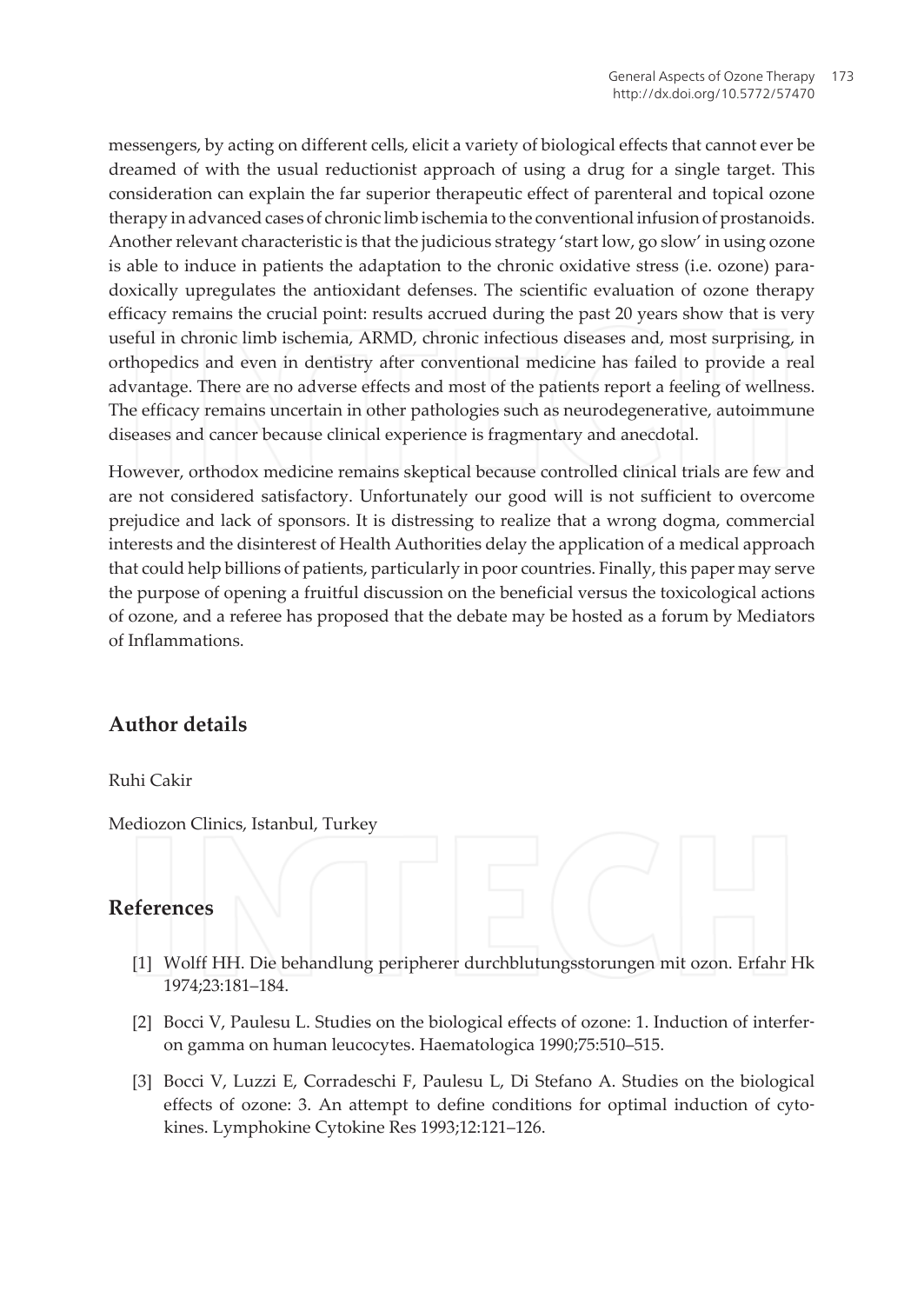- [4] Bocci V, Luzzi E, Corradeschi F, Paulesu L, Rossi R, Cardaioli E, et al. Studies on the biological effects of ozone: 4. Cytokine production and glutathione levels in human erythrocytes. J Biol Regulat Homeost Agent 1993;7:133–138.
- [5] Bocci V, Luzzi E, Corradeschi F. Studies on the biological effects of ozone: Evaluation of immunological parameters and tolerability in normal volunteers receiving ambu‐ latory autohaemotherapy. Biotherapy 1994;7:83–90.
- [6] Bocci V, Valacchi G, Corradeschi F, Aldinucci C, Silvestri S,Paccagnini E, et al. Stud‐ ies on the biological effects of ozone: 7. Generation of reactive oxygen species (ROS) after exposure of human blood to ozone. J Biol Regulat Homeost Agent 1998;12:67– 75.
- [7] Bocci V, Valacchi G, Corradeschi F, Fanetti G. Studies on the biological effects of ozone: 8. Effects on the total antioxidant status and on interleukin-8 production. Me‐ diat Inflamm 1998;7:313–317.
- [8] Bocci V, Valacchi G, Rossi R, Giustarini D, Paccagnini E, Pucci AM,et al. Studies on the biological effects of ozone: 9. Effects of ozone on human platelets. Platelets 1999;10:110–116.
- [9] Bocci V. Ossigeno-ozono terapia, Comprensione dei meccanismi diazione. Milano: Casa Editrice Ambrosiana;2000.
- [10] Bocci V. Oxygen-Ozone Therapy. A critical evaluation. Dordrecht, The Netherlands: Kluwer Academic Publishers;2002.
- [11] Bocci V. OZONE. A New Medical Drug. Dordrecht, The Netherlands:Springer;2005.
- [12] Pryor WA, Squadrito GL, Friedman M. The cascade mechanism to explain ozone toxicity: the role of lipid ozonation products. Free Radic Biol Med 1995;19:935–941.
- [13] Halliwell B, Clement MV, Long LH. Hydrogen peroxide in the human body. FEBS Lett 2000;486:10–13.
- [14] Bocci V, Aldinucci C, Bianchi L. The use of hydrogen peroxide as a medical drug. Riv Ital Ossigeno Ozonoterapia 2005;4:30–39.
- [15] Valacchi G, Bocci V. Studies on the biological effects of ozone: 11.Release of factors from human endothelial cells. Mediat Inflamm 2000;9:271–276.
- [16] Dianzani MU. 4-Hydroxynonenal and cell signalling. Free Radic Res 1998;28:553–560.
- [17] Iles KE, Liu R-M. Mechanisms of glutamate cysteine ligase (GCL) induction by 4-hy‐ droxynonenal. Free Radic Biol Med 2005;38: 547–556.
- [18] Snyder SH, Baranano DE. Heme oxygenase: a font of multiple messengers.Neuropsy‐ chopharmacology 2001;5:294–298.
- [19] Wollert KC, Drexler H. Clinical application of stem cells for the heart. Circ Res 2005;96:151–163.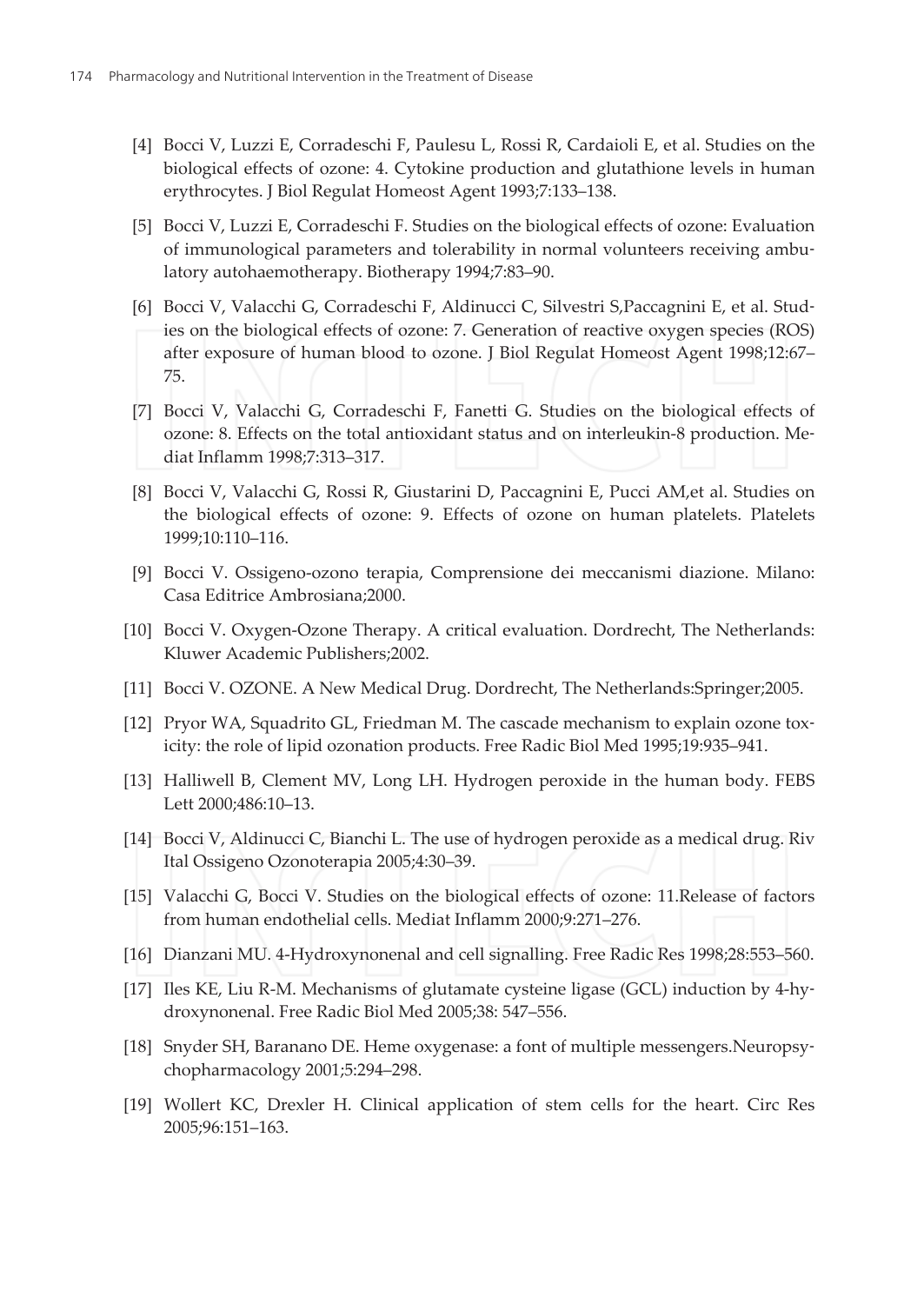- [20] Mendiratta S, Qu Z-C, May JM. Erythrocyte ascorbate recycling:antioxidant effects in blood. Free Radic Biol Med 1998;24:789–797.
- [21] Stone JR, Collins T. The role of hydrogen peroxide in endothelial proliferative responses. Endothelium 2002;9:231–238.
- [22] BocciV.Areasonable approach for the treatment of HIVinfection in the early phase with ozone therapy (autohemotherapy). How inflammatory cytokines may have a therapeutic role. Mediat Inflamm 1994;3:315–321.
- [23] Bocci V. Autohaemotherapy after treatment of blood with ozone. A reappraisal. J Intern Med Res 1994;22:131–144.
- [24] Baeuerle PA, Henkel T. Function and activation of NF-kB in the immune system. An‐ nu Rev Immunol 1994;12:141–179.
- [25] Bocci V. Roles of interferon produced in physiological conditions. A speculative review. Immunology 1988;64:1–9.
- [26] Valacchi G, Bocci V. Studies on the biological effects of ozone: 10:Release of factors from ozonated human platelets. Mediat Inflamm 1999;8:205–209.
- [27] Frehm EJ, Bonaventura J, Gow AJ. S-nitrosohemoglobin: an allosteric mediator of NO group function in mammalian vasculature. Free Radic Biol Med 2004;37:442–453.
- [28] Goldman M. Cancer risk of low-level exposure. Science 1996;271:1821–1822.
- [29] Calabrese EJ, Baldwin LA. Hormesis: U-shaped dose responses and their centrality in toxicology. Trends Pharmacol Sci 2001;22:285–291.
- [30] Bocci V. Does ozone therapy normalize the cellular redox balance? Med Hypotheses 1996;46:150–154.
- [31] Sharma YK, Davis KR. The effects of ozone on antioxidant responses in plants. Free Radic Biol Med 1997;23:480–488.
- [32] Leon OS, Menendez S, Merino N, Castillo R, Sam S, Perez, et al. Ozone oxidative pre‐ conditioning: a protection against cellular damage by free radicals. Med Inflamm 1998;7:289–294.
- [33] Barber E, Menendez S, Leon OS, Barber MO, Merino N, Calunga JL, et al. Prevention of renal injury after induction of ozone tolerance in rats submitted to warm ischae‐ mia. Mediat Inflamm 1999;8:37–41.
- [34] Larini A, Bianchi L, Bocci V. The ozone tolerance: I. Enhancement of antioxidant enzymes is ozone dose-dependent in Jurkat cells. Free Radic Res 2003;37:1163–1168.
- [35] Bocci V, Borrelli E, Valacchi G, Luzzi E. Quasi-total body exposure to an oxygenozone mixture in a sauna cabin. Eur J Appl Physiol 1999;80:549–554.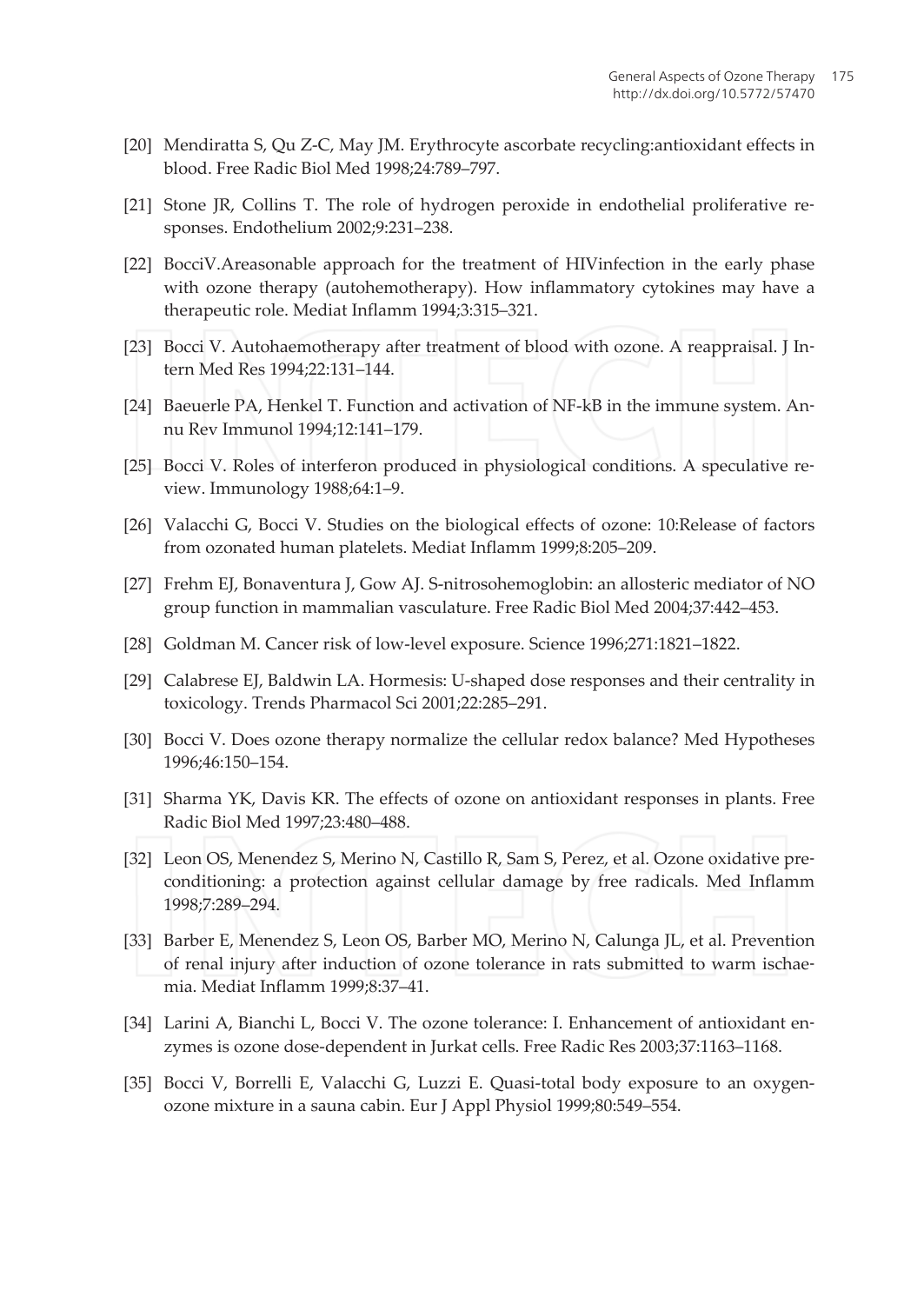- [36] Bocci V, Di Paolo N. Oxygenation-ozonation of blood during extracorporeal circulation (EBOO). III. A new medical approach, ozone. Science 2004;26:195–205.
- [37] Garber GE, Cameron DW, Hawley-Foss N, Greenway D, Shannon ME. The use of ozone-treated blood in the therapy of HIV infection and immune disease: a pilot study of safety and efficacy. AIDS 1991;5:981–984.
- [38] Cooke ED, Pockley AG, Tucker AT, Kirby JDT, Bolton AE. Treatment of severe Raynaud's syndrome by injection of autologous blood pretreated by heating, ozonation and exposure to ultraviolet light (H-O-U) therapy. Int Angiol 1997;16:250–254.
- [39] Torre-Amione G, Sestier F, Radovancevic B, Young J. Effects of a novel immune modulation therapy in patients with advanced chronic heart failure. J Am Coll Cardiol 2004;44:1181–1186. 40.
- [40] Fadok VA, Bratton DL, Konowal A, Freed PW, Westcott JY, Henson PM. Macrophag‐ es that have ingested apoptic cells in vitro inhibit proinflammatory cytokine produc‐ tion through autocrine/paracrine mechanisms involving TGF-b, PGE 2 and PAF. J Clin Invest 1998;101:890–898.
- [41] Tremblay J, Chen H, Peng J, Kunes J, Vu MD, Sarkissian SD, et al. Renal ischemiareperfusion injury in the rat is prevented by a novel immune modulation therapy. Transplantation 2002;74:1425–1433.
- [42] Tylicki L, Niew GT, Biedunkiewicz B, Burakowski S, Rutkowski B. Beneficial clinical effects of ozonated autohemotherapy in chronically dialysed patients with atherosclerotic ischemia of the lower limbs. Int J Artif Organs 2001;24:79–82.
- [43] Clavo B, Perez JL, Lopez L, Suarez G, Lloret M, Rodriguez V, et al. Effect of ozone therapy on muscle oxygenation. J Altern Compl Med 2003;9:251–256.
- [44] Biedunkiewicz B, Tylicki L, Niewegloski T, Burakoski S, Rutkowski B. Clinical effica‐ cy of ozonated autohemotherapy in hemodialyzed patients with intermittent claudi‐ cation: an oxygen-controlled study. Int J Artif Organs 2004;27:29–34.
- [45] De Monte A, van der Zee H, Bocci V. Major ozonated autohemotherapy in chronic limb ischemia with ulcerations. J Alt Compl Med 2005; 11:363–367.
- [46] Chan WM, Lam DS, Wong TH, Lai TY, Kwok AK, Tam BS, et al. Photodynamic ther‐ apy with verteporfin for subfoveal idiopathic choroidal neovascularization: one-year results from a prospective case series. Ophthalmology 2003;110:2395–2402.
- [47] The AMDRT Research Group. The age-related macular degeneration radiotherapy trial (AMDRT): one year results from a pilot study. Am J Ophthalmol 2004;138:818– 828.
- [48] Gragoudas ES, Adamis AP, Cunningham ET, Feinsod M, Guyer DR. Pegaptanib for neovascular age-related macular degeneration. N Engl J Med 2004;351:2805–2816.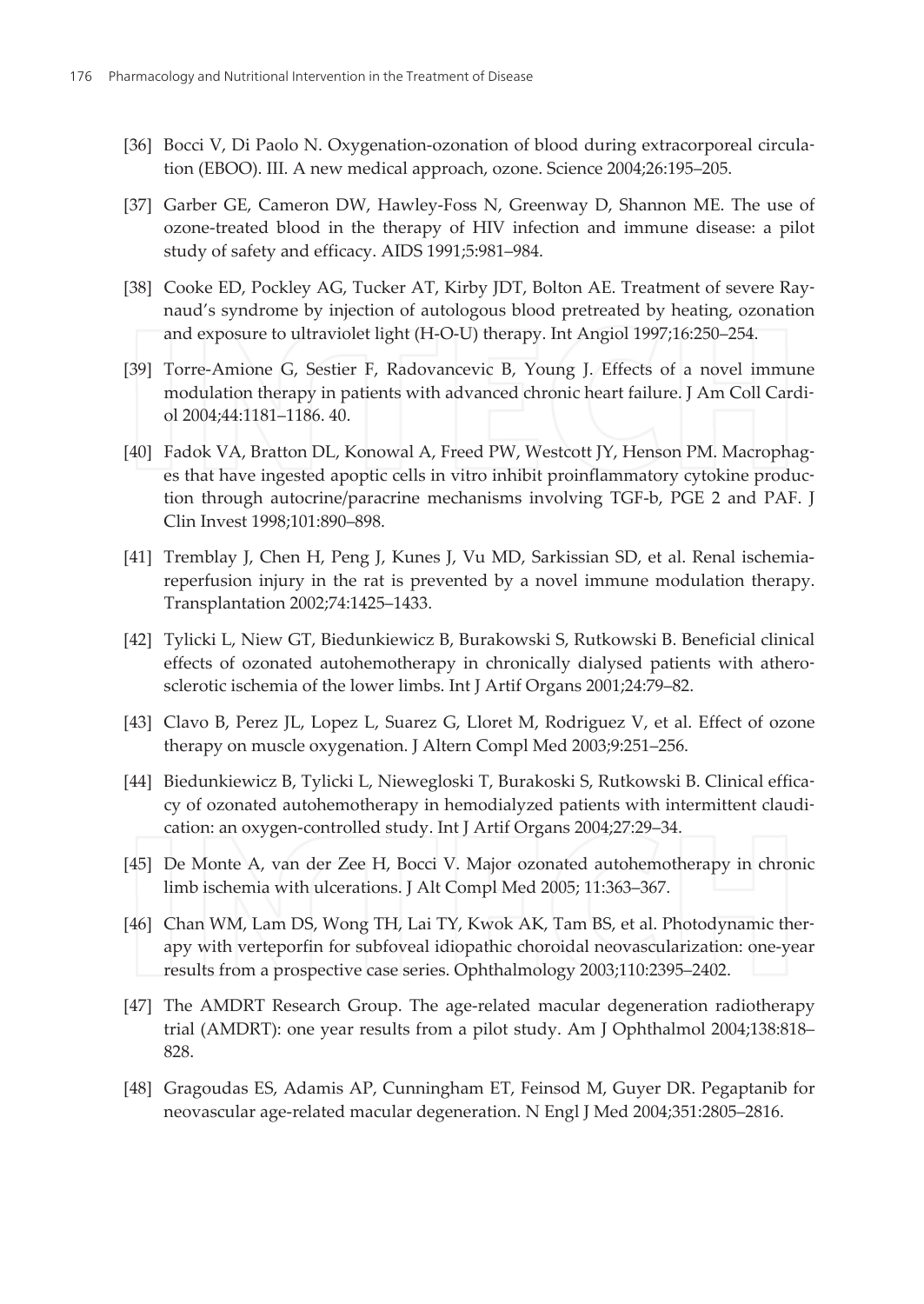- [49] Oxman MN, Levin MJ, Johnson GR, Schmader KE, Straus SE, Gelb LD, et al. A vac‐ cine to prevent herpes zoster and postherpetic neuralgia in older adults. N Engl J Med 2005;352:2271–2284. 50.
- [50] BarnesPJ. Scientificrationale for inhaledcombination therapywithlongacting b2-ago‐ nists and corticosteroids. Eur Respir J 2002;19:182–191.
- [51] Barnes PJ, Liew FY. Nitric oxide and asthmatic inflammation. Immunol Today 1995;16:128–130.
- [52] Stamler JS. S-nitrosothiols in the blood: roles, amounts and method of analysis. Circ Res 2004;94:414–417.
- [53] Lipsky BA. Medical treatment of diabetic foot infections. Clin Infect Dis 2004;39:S104–S114.
- [54] Bocci V, Larini A, Micheli V. Restoration of normoxia by ozone therapy control neoplastic growth: a review and a working hypothesis. J Alt Compl Med 2005;11:257– 265.
- [55] Gonzalez R, Borrego A, Zamora Z, Romay C, Hernandez F, Menendez S, et al. Rever‐ sion by ozone treatment of acute nephrotoxicity induced by cisplatin in rats. Med In‐ flamm 2004;13:307–312.
- [56] Andreula CF, Simonetti L, De Santis F, Agati R, Ricci R, Leonardi M. Minimally inva‐ sive oxygen-ozone therapy for lumbar disk herniation. Am J Neuroradiol 2003;24:996–1000.
- [57] Baysan A, Whiley RA, Lynch E. Antimicrobial effect of a novel zone-generating de‐ vice on micro-organisms associated with primary root carious lesions in vitro. Caries Res 2000;34:498–501.
- [58] Cianci P. Advances in the treatment of the diabetic foot: is there a role for adjunctive hyperbaric oxygen therapy?Wound Repair Regen 2004; 12:2–10.
- [59] Gill AL, Bell CN. Hyperbaric oxygen: its uses, mechanisms of action and outcomes. Q J Med 2004;97:385–395.
- [60] Goldstein BD, Balchum OJ. Effect of ozone on lipid peroxidation in the red blood cell. Proc Soc Exp Biol Med 1967;126:356–359.
- [61] Couzin J, Kaiser J. As Gelsinger case ends, gene therapy suffers another blow. Science 2005;307:1028.
- [62] Maxwell SRJ, Webb DJ. COX-2 selective inhibitors-important lessons learned. Lancet 2005;365:449–451.
- [63] Beardsley S. Avoiding another VIOXX. Sci Am 2005;292:9-10.64. Babior BM, Takeuchi C, Ruedi J, Gutierrez A, Wentworth P Jr. Investigating antibody-catalyzed ozone generation by human neutrophils. Proc Natl Acad Sci USA 2003;100:3031–3034.